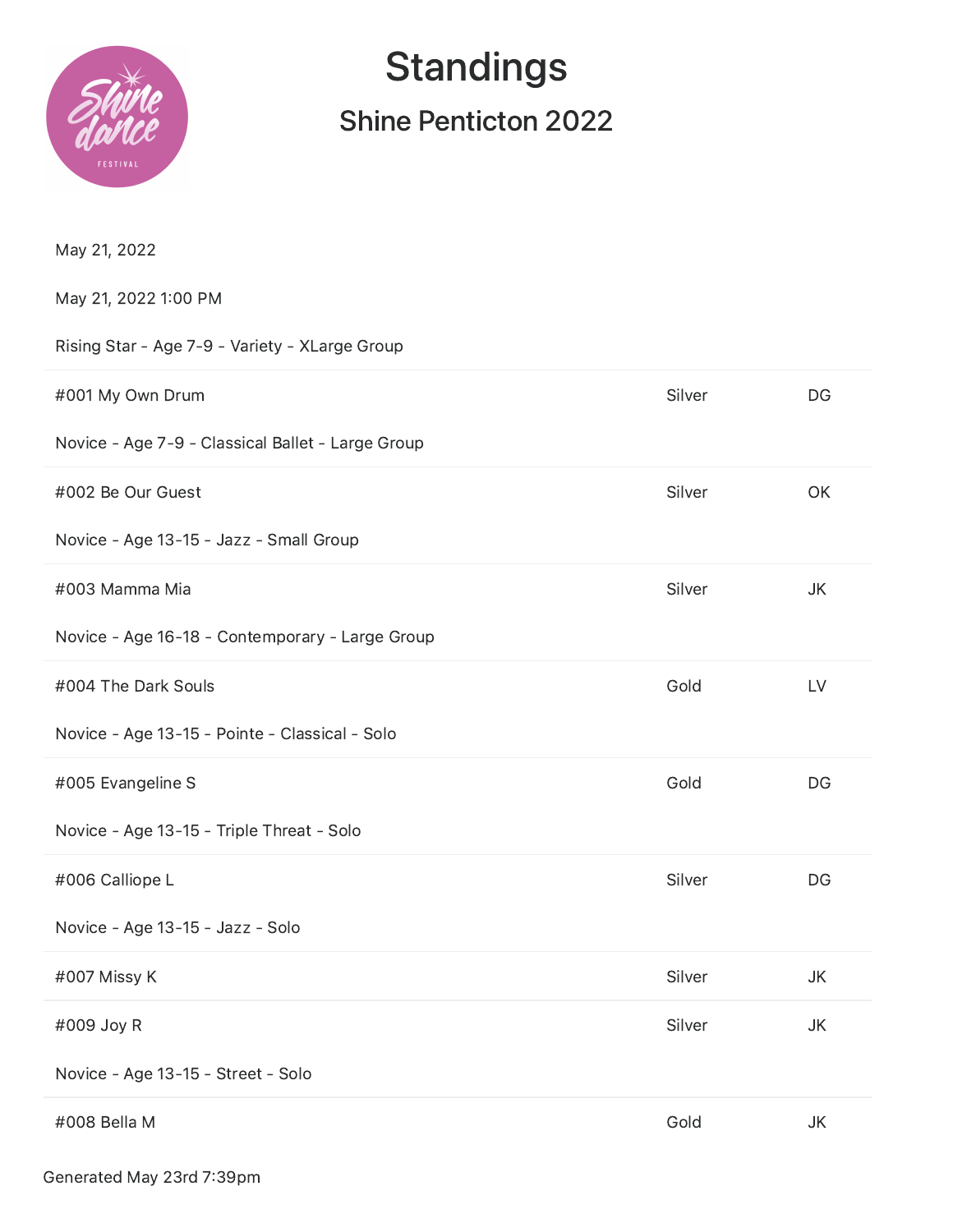| #010 Anna Dionne & Alexandria Nattress              | Silver | OK        |
|-----------------------------------------------------|--------|-----------|
| Rising Star - Age 7-9 - Triple Threat - Large Group |        |           |
| #011 Little People                                  | Silver | DG        |
| Novice - Age 7-9 - Variety - Small Group            |        |           |
| #012 You're Never Fully Dressed Without A Smile     | Silver | OK        |
| Novice - Age 10-12 - Triple Threat - Solo           |        |           |
| #014 Amelia M                                       | Silver | DG        |
| Novice - Age 16-18 - Lyrical - Large Group          |        |           |
| #015 Happiness does not Wait                        | Gold   | LV        |
| Rising Star - Age 7-9 - Jazz - Small Group          |        |           |
| #016 Only When It Rains                             | Silver | <b>TS</b> |
| Novice - Age 7-9 - Jazz - Small Group               |        |           |
| #017 Fabulous                                       | Silver | OK        |
| Novice - Age 7-9 - Classical Ballet - Small Group   |        |           |
| #018 Jolly Holiday                                  | Silver | OK        |
| Novice - Age 10-12 - Jazz - Small Group             |        |           |
| #019 Wannabe                                        | Silver | JK        |
| #020 Never Forget You                               | Silver | OK        |
| Novice - Age 16-18 - Open - Large Group             |        |           |
| #021 Unleashed                                      | Gold   | LV        |
| Rising Star - 6 & Under - Variety - Solo            |        |           |
| #022 Madi-Belle M                                   | Silver | OK        |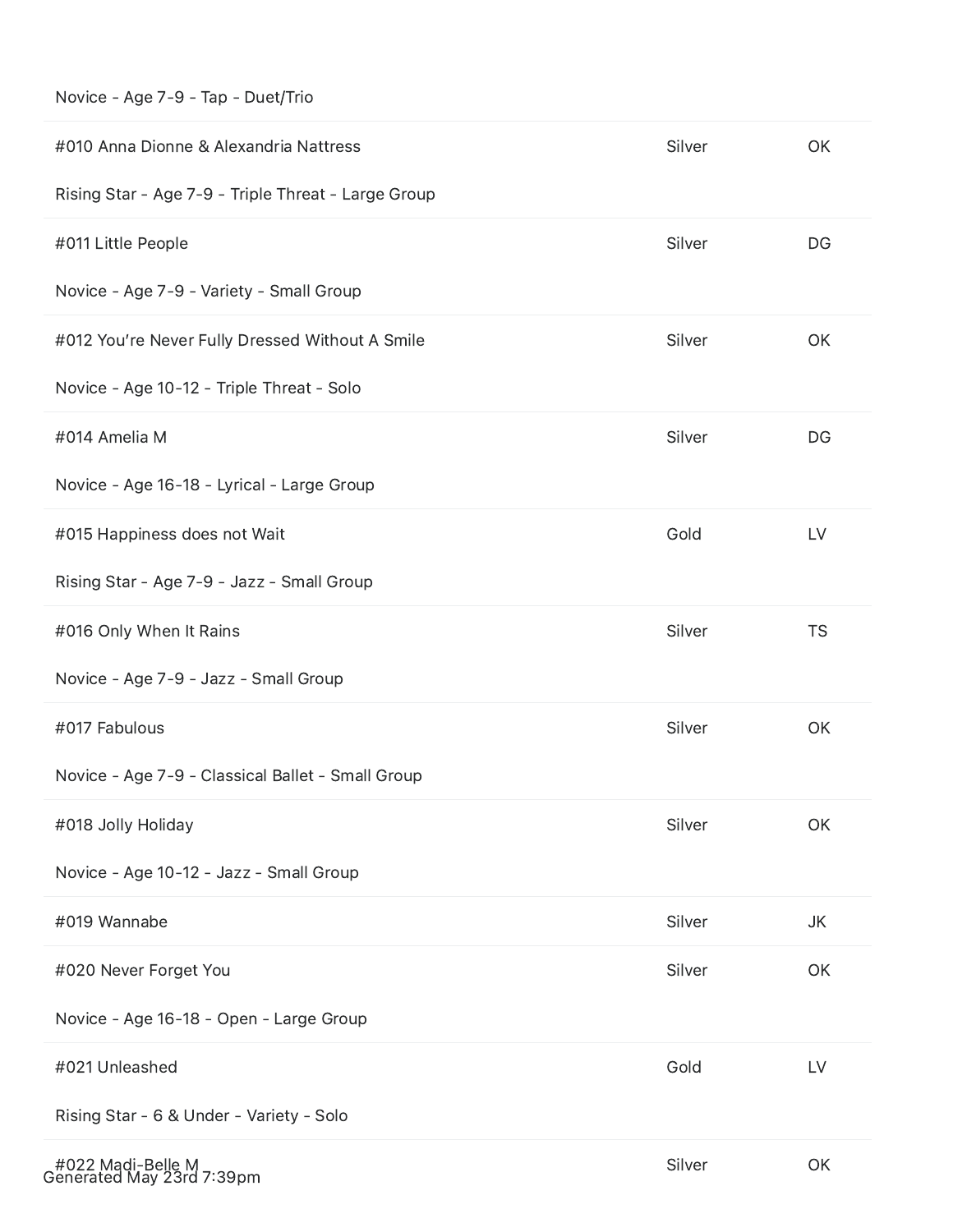### Novice - Age 7-9 - Tap - Small Group

| #024 Magic                                    | Gold   | OK        |
|-----------------------------------------------|--------|-----------|
| Novice - Age 7-9 - Street - Solo              |        |           |
| #025 Adele K                                  | Gold   | OK        |
| Novice - Age 7-9 - Jazz - Solo                |        |           |
| #026 Arianna L                                | Silver | DG        |
| Novice - Age 7-9 - Acro - Solo                |        |           |
| #027 Callie H                                 | Silver | DG        |
| Novice - Age 7-9 - Triple Threat - Solo       |        |           |
| #028 Emma G                                   | Silver | DG        |
| Novice - Age 7-9 - Variety - Solo             |        |           |
| #029 Emily M                                  | Silver | <b>NS</b> |
| Novice - Age 7-9 - Street - Large Group       |        |           |
| #030 Pump It Up                               | Silver | OK        |
| May 21, 2022 4:00 PM                          |        |           |
| Competitive - Age 10-12 - Acro - Large Group  |        |           |
| #031 Moonlight Sonata                         | Gold   | DG        |
| Competitive - Age 10-12 - Acro - XLarge Group |        |           |
| #032 Two Worlds                               | Gold   | OK        |
| Competitive - Age 10-12 - Acro - Small Group  |        |           |
| #033 Greatest Show                            | Silver | <b>NS</b> |
| Competitive - Age 10-12 - Lyrical - Solo      |        |           |
| #035 Ava C<br>Generated May 23rd 7:39pm       | Silver | DG        |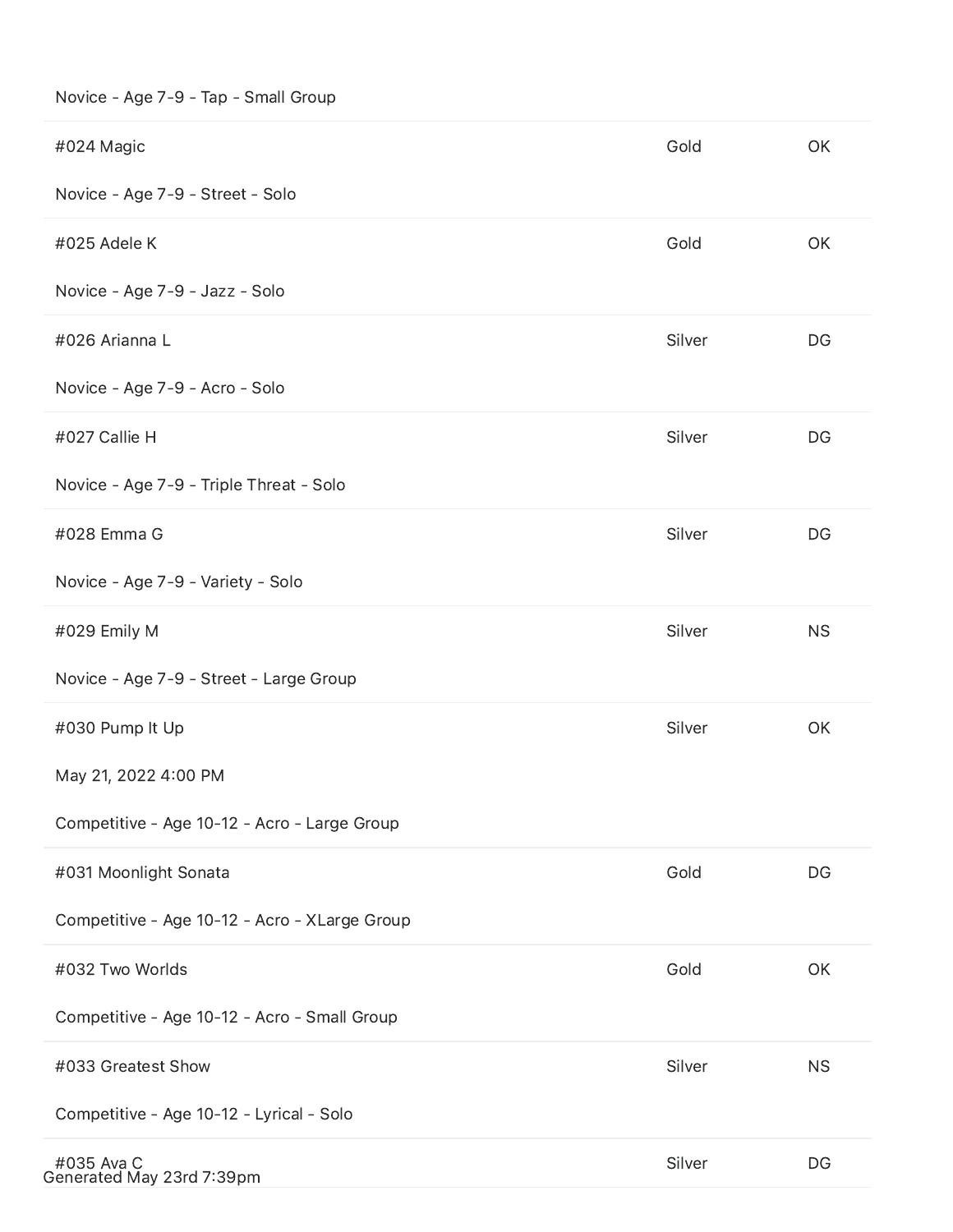| #036 Sienna H                         | Silver | <b>TS</b>              |
|---------------------------------------|--------|------------------------|
| #037 Skye C                           | Gold   | <b>TS</b>              |
| #038 Hannah D                         | Silver | <b>NS</b>              |
| #039 Caroline S                       | Silver | <b>TS</b>              |
| #040 Autumn B                         | Silver | <b>TS</b>              |
| #041 Brianna B                        | Gold   | OK                     |
| #042 Peyton M                         | Silver | OK                     |
| #043 Izzy-Rae S                       | Gold   | OK                     |
| #044 Layla D                          | Silver | OK                     |
| #045 Stella D                         | Silver | OK                     |
| #046 Cassidy E                        | Silver | <b>NS</b>              |
| #047 Haven G                          | Silver | OK                     |
| #048 Meliya H                         | Silver | DG                     |
| #049 Kendra B                         | Gold   | OK                     |
| #050 Karsyn T                         | Silver | <b>NS</b>              |
| #051 Sophia P                         | Silver | <b>NS</b>              |
| #117 Justice G                        | Silver | OK                     |
| Competitive - Age 10-12 - Acro - Solo |        |                        |
| #052 Leigha W                         | Silver | NS                     |
| #053 Anna B                           | Gold   | OK                     |
| #054 Kate B                           | Silver | $\mathsf{D}\mathsf{G}$ |
| Elite - Age 13-15 - Acro - Solo       |        |                        |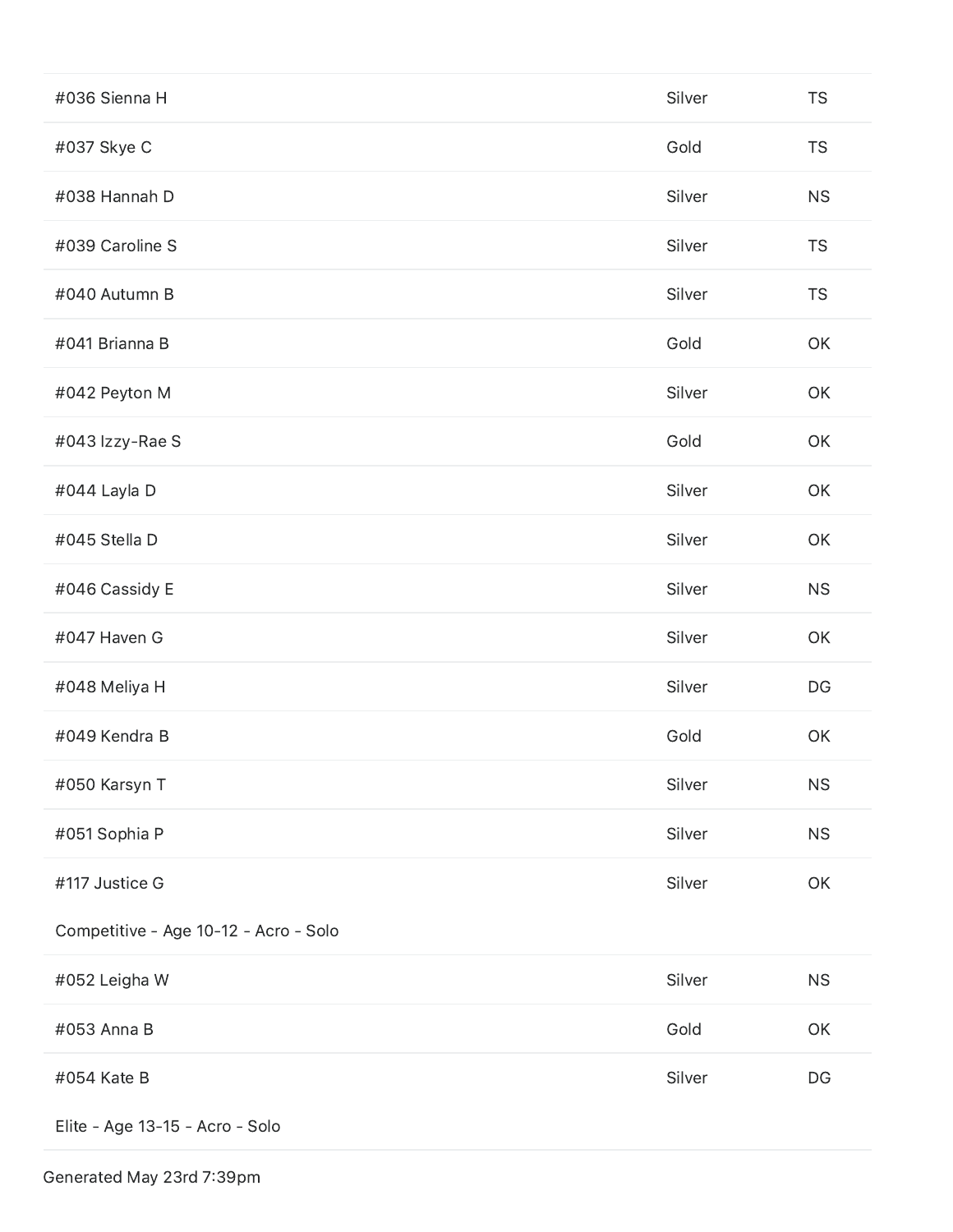| #055 Silvie P                                             | Platinum | <b>NS</b> |
|-----------------------------------------------------------|----------|-----------|
| Competitive - Age 10-12 - Lyrical - Small Group           |          |           |
| #057 Glitter in The Air                                   | Gold     | <b>TS</b> |
| #058 If You Love Her                                      | Silver   | <b>NS</b> |
| #059 Rescue                                               | Silver   | DG        |
| #060 Only Love Can Hurt Like This                         | Gold     | <b>TS</b> |
| #061 Corner                                               | Gold     | OK        |
| Competitive - Age 10-12 - Lyrical - Large Group           |          |           |
| #062 You Will Be Found                                    | Gold     | OK        |
| May 21, 2022 7:00 PM                                      |          |           |
| Elite - Age 16-18 - Classical Ballet - Large Group        |          |           |
|                                                           |          |           |
| #063 Emerald                                              | Platinum | OK        |
| Competitive - Age 13-15 - Classical Ballet - XLarge Group |          |           |
| #064 Alegretto                                            | Gold     | OK        |
| Competitive - Age 13-15 - Classical Ballet - Large Group  |          |           |
| #065 Serenity                                             | Gold     | OK        |
| Competitive - Age 16-18 - Pointe - Classical - Solo       |          |           |
| #066 Avery W                                              | Gold     | LT        |
| Competitive - Age 16-18 - Contemporary - Solo             |          |           |
| #067 Keira D                                              | Gold     | <b>NS</b> |
| #068 Kiana M                                              | Gold     | OK        |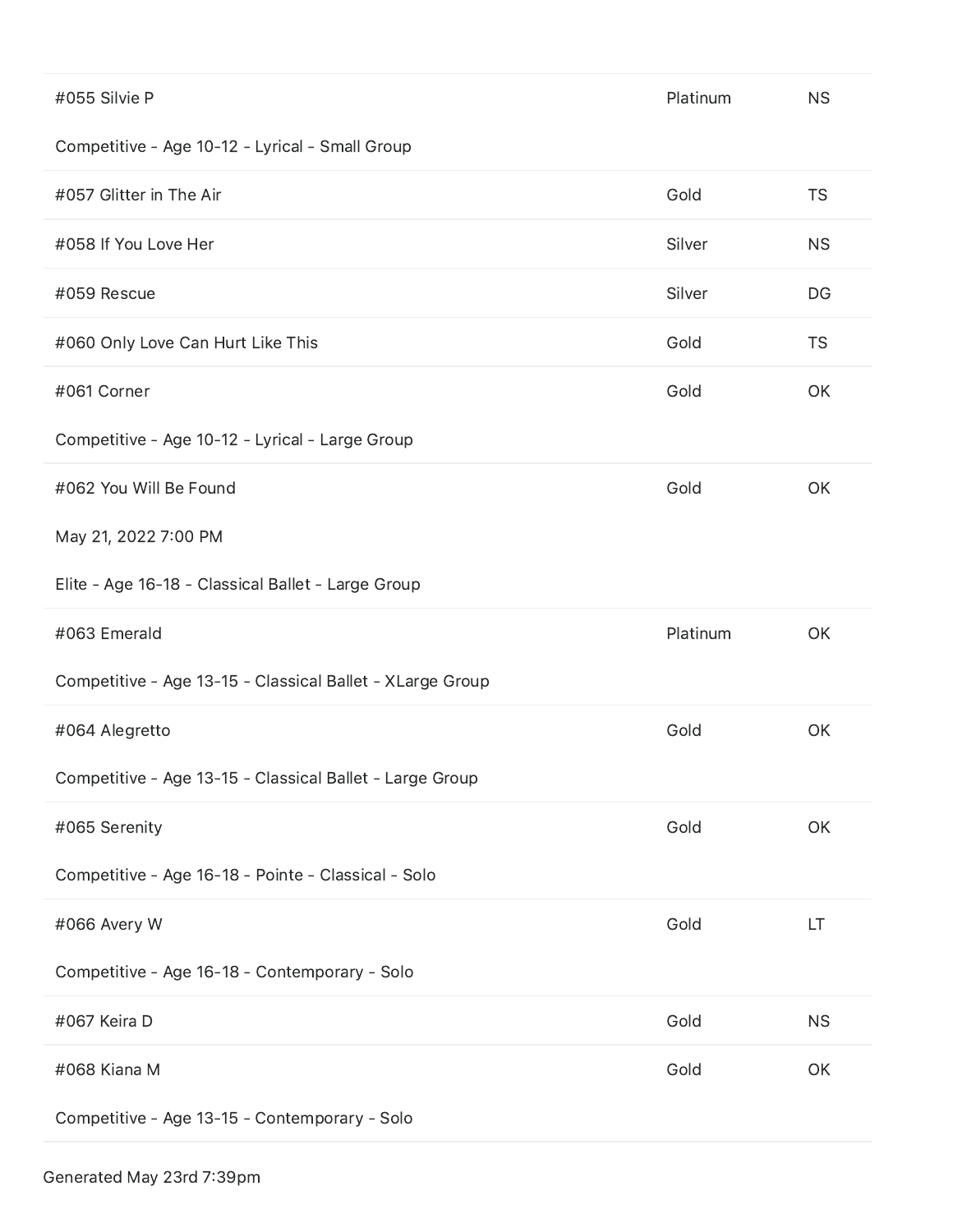| #069 Lexi H                                    | Silver   | <b>NS</b> |
|------------------------------------------------|----------|-----------|
| #070 Natalie B                                 | Gold     | OK        |
| #056 Camryn S                                  | Gold     | OK        |
| Elite - Age 13-15 - Contemporary - Solo        |          |           |
| #071 Emma B                                    | Gold     | OK        |
| #072 Mimi N                                    | Platinum | OK        |
| #073 Emelie M                                  | Gold     | OK        |
| #074 Silvie P                                  | Gold     | <b>NS</b> |
| #075 Keira S                                   | Gold     | DG        |
| Elite - Age 13-15 - Pointe - Classical - Solo  |          |           |
| #076 Emma B                                    | Gold     | OK        |
|                                                |          |           |
| Elite - Age 16-18 - Contemporary - Solo        |          |           |
| #077 Avery G                                   | Platinum | DG        |
| #078 Emily N                                   | Platinum | OK        |
| #079 Maya H                                    | Gold     | OK        |
| #080 Kendall P                                 | Gold     | OK        |
| #081 Avery M                                   | Gold     | OK        |
| Competitive - Age 13-15 - Modern - Large Group |          |           |
| #082 A Quiet Life                              | Gold     | OK        |
| #083 Circles                                   | Gold     | OK        |
| #084 Reverence                                 | Gold     | DG        |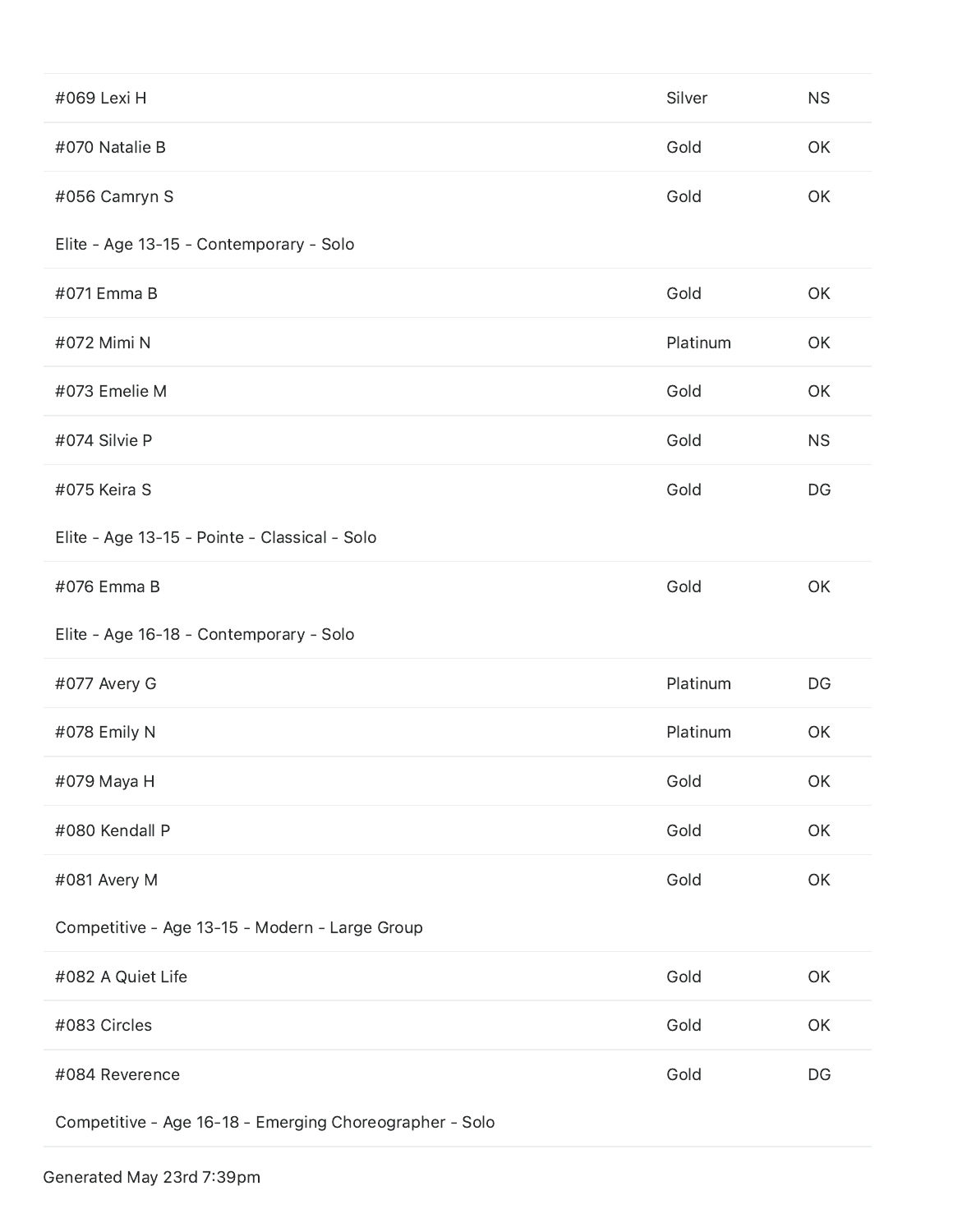| #085 Pearl P                                             | Gold     | <b>TS</b> |
|----------------------------------------------------------|----------|-----------|
| #086 Maia Z                                              | Gold     | <b>TS</b> |
| #087 Cloe C                                              | Gold     | LV        |
| #088 Avery W                                             | Gold     | LT        |
| Competitive - Age 13-15 - Emerging Choreographer - Solo  |          |           |
| #089 Megan V                                             | Silver   | LT        |
| Elite - Age 16-18 - Modern - Large Group                 |          |           |
| #090 The Things That Remain                              | Platinum | OK        |
| Competitive - Age 13-15 - Contemporary - Large Group     |          |           |
| #091 Time Is Dancing                                     | Gold     | OK        |
| #092 Extraordinary Machine                               | Gold     | OK        |
|                                                          |          |           |
| Competitive - Age 13-15 - Contemporary - XLarge Group    |          |           |
| #093 Medicine                                            | Silver   | DG        |
| May 22, 2022                                             |          |           |
| May 22, 2022 9:00 AM                                     |          |           |
| Competitive - Age 10-12 - Classical Ballet - Large Group |          |           |
| #094 Peace                                               | Silver   | OK        |
| #095 Wonder                                              | Silver   | DG        |
| Competitive - 6 & Under - Character Ballet - Solo        |          |           |
| #096 Mila M                                              | Silver   | OK        |
| Competitive - Age 7-9 - Character Ballet - Solo          |          |           |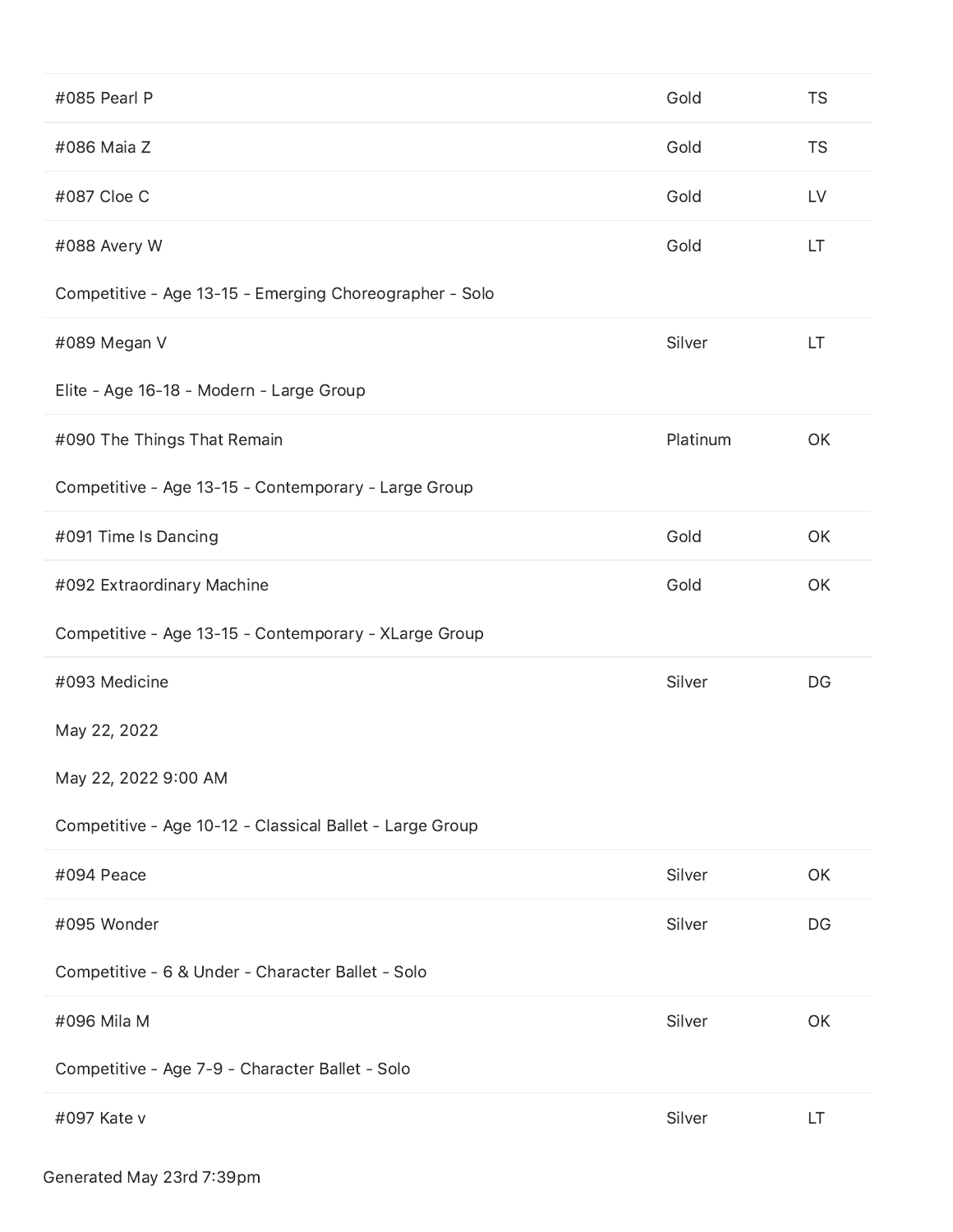### Competitive - Age 10-12 - Classical Ballet - Solo

| #099 Myla R                                              | Silver | OK        |
|----------------------------------------------------------|--------|-----------|
| #100 Brianna B                                           | Gold   | OK        |
| Competitive - Age 10-12 - Character Ballet - Solo        |        |           |
| #098 Georgia P                                           | Silver | OK        |
| #101 Izzy-Rae S                                          | Silver | OK        |
| #102 Avery W                                             | Silver | OK        |
| #103 Addison B                                           | Silver | OK        |
| Competitive - Age 10-12 - Classical Ballet - Small Group |        |           |
| #104 So Long, Farewell                                   | Silver | OK        |
| #105 Awake                                               | Silver | <b>OK</b> |
| Competitive - Age 7-9 - Classical Ballet - Solo          |        |           |
| #106 Kate v                                              | Silver | LT        |
| Competitive - Age 10-12 - Modern - Solo                  |        |           |
| #107 Madelyn M                                           | Silver | OK        |
| #108 Avery W                                             | Silver | OK        |
| #109 Anna B                                              | Gold   | OK        |
| #110 Hannah D                                            | Silver | <b>NS</b> |
| #111 Ida K                                               | Gold   | OK        |
| #112 Ashley B                                            | Gold   | OK        |
| #113 Lux G                                               | Silver | <b>TS</b> |
| #114 Myla R                                              | Silver | OK        |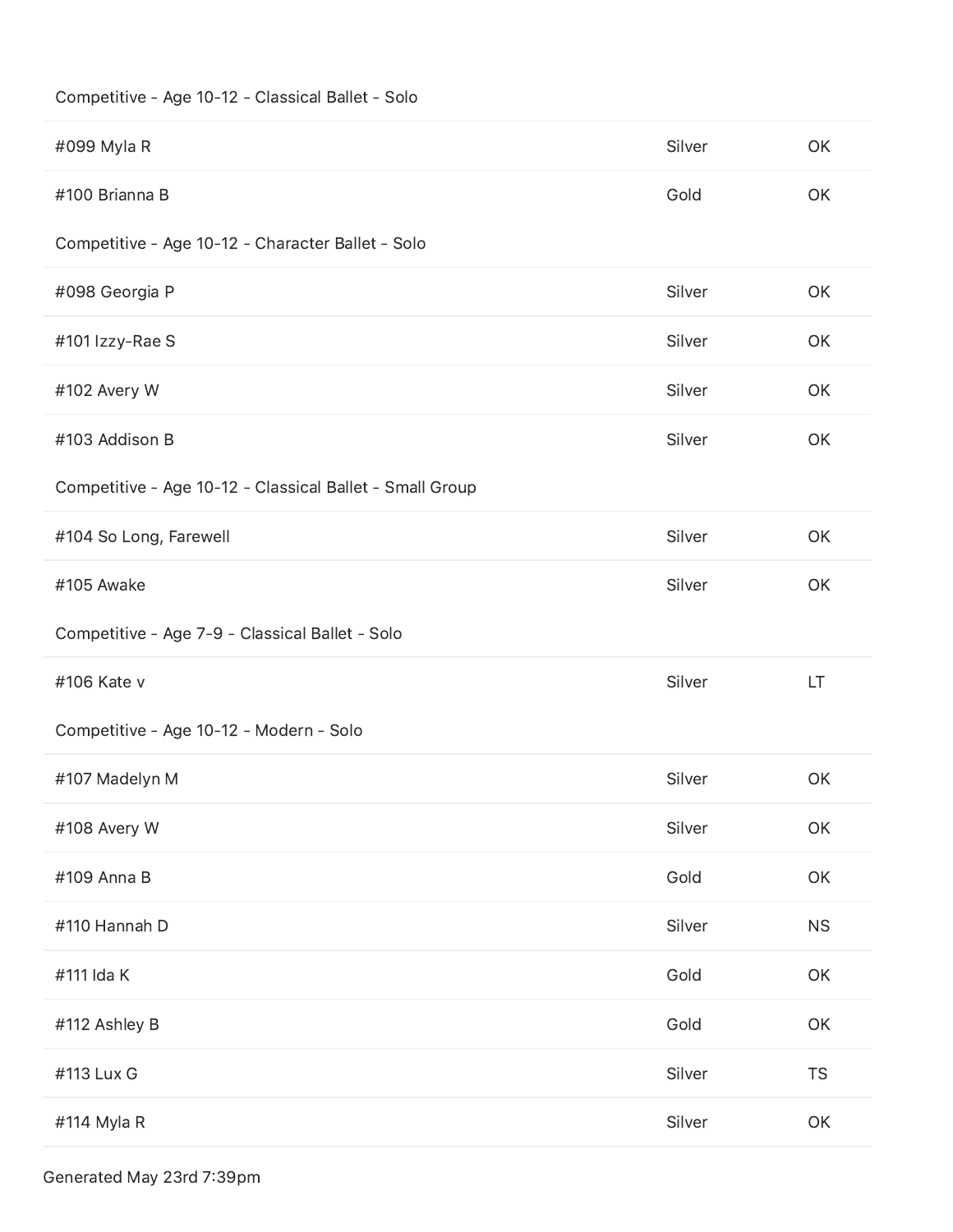| #115 Annella G                                       | Silver | OK        |
|------------------------------------------------------|--------|-----------|
| Competitive - Age 10-12 - Contemporary - Solo        |        |           |
| #116 Charlotte C                                     | Silver | DG        |
| #118 Leigha W                                        | Silver | <b>NS</b> |
| #119 Madelyn M                                       | Gold   | OK        |
| Competitive - Age 10-12 - Modern - Small Group       |        |           |
| #120 Clocks                                          | Gold   | OK        |
| #121 The Sun Will Set                                | Gold   | <b>TS</b> |
| #122 Frozen in Time                                  | Gold   | <b>TS</b> |
| Competitive - Age 10-12 - Folkloric - Small Group    |        |           |
| #123 Colour Fusion                                   | Silver | LT        |
|                                                      |        |           |
| Competitive - Age 10-12 - Contemporary - Small Group |        |           |
| #124 The Cave                                        | Silver | DG        |
| Competitive - Age 10-12 - Modern - Large Group       |        |           |
| #125 Consequence                                     | Silver | OK        |
| May 22, 2022 12:00 PM                                |        |           |
| Competitive - Age 10-12 - Jazz - Solo                |        |           |
| #126 Anna B                                          | Gold   | OK        |
| #127 Jazzmyn D                                       | Silver | <b>NS</b> |
| #128 Lux G                                           | Silver | <b>TS</b> |
| #129 Pernilla M                                      | Silver | <b>TS</b> |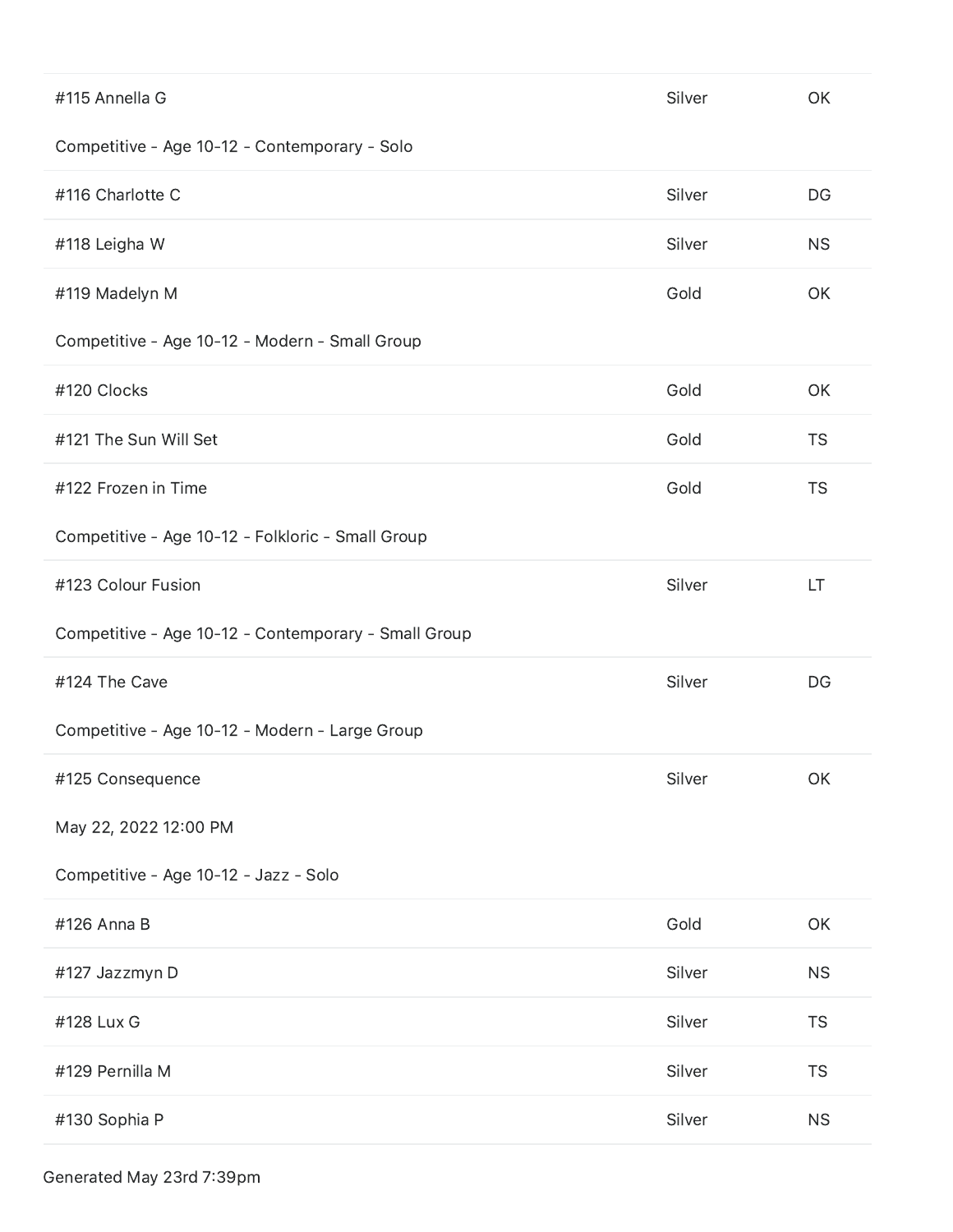| #131 Leigha W                                   | Silver | <b>NS</b> |
|-------------------------------------------------|--------|-----------|
| #132 Georgia P                                  | Silver | OK        |
| #133 Violet R                                   | Gold   | <b>TS</b> |
| #134 Ashley B                                   | Gold   | OK        |
| #135 Madelyn M                                  | Gold   | OK        |
| #136 Hudsyn M                                   | Silver | <b>TS</b> |
| #137 Nicola N                                   | Silver | OK        |
| #138 Brianna B                                  | Gold   | OK        |
| #139 Phoebe W                                   | Silver | <b>TS</b> |
| #140 Etienne C                                  | Gold   | <b>TS</b> |
| #141 Ida K                                      | Silver | OK        |
|                                                 |        |           |
| #143 Avery W                                    | Gold   | OK        |
| Competitive - Age 10-12 - Folkloric - Duet/Trio |        |           |
| #144 Rhythms                                    | Silver | LT        |
| Competitive - Age 10-12 - Variety - Duet/Trio   |        |           |
| #145 Anna Begin, Annella Green                  | Silver | OK        |
| #146 Can't do it Alone                          | Silver | <b>NS</b> |
| Competitive - Age 10-12 - Lyrical - Duet/Trio   |        |           |
| #147 Surrender                                  | Silver | <b>TS</b> |
| #148 Addison Newton & Halle Hesla               | Silver | OK        |
| Competitive - Age 10-12 - Jazz - Duet/Trio      |        |           |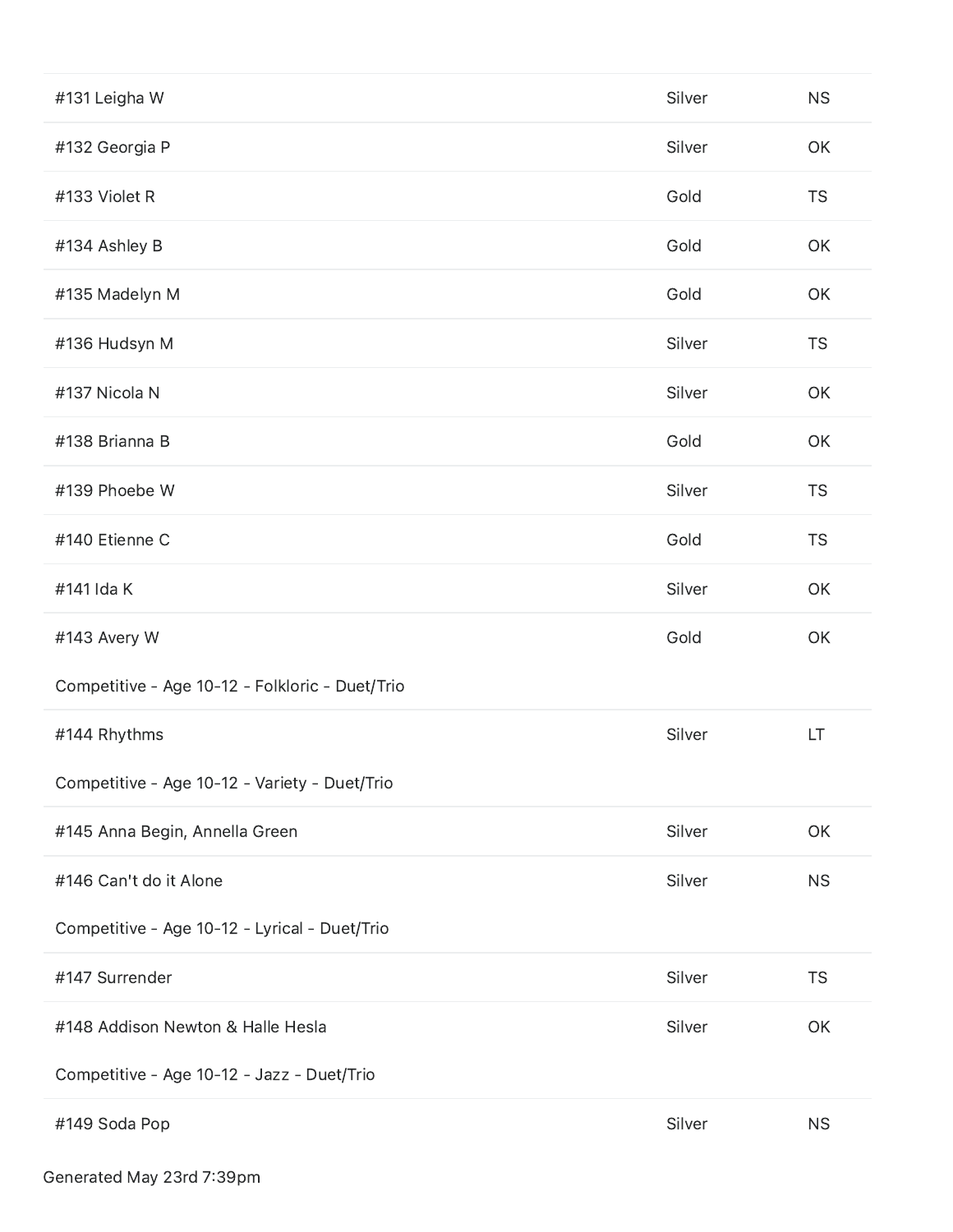### Competitive - Age 10-12 - Tap - Duet/Trio

| #150 Jet Set                                           | Silver   | DG        |
|--------------------------------------------------------|----------|-----------|
| Competitive - Age 13-15 - Jazz - Duet/Trio             |          |           |
| #151 Feed The Machine                                  | Silver   | <b>NS</b> |
| #152 Feelin' Good                                      | Platinum | <b>TS</b> |
| Competitive - Age 13-15 - Contemporary - Duet/Trio     |          |           |
| #153 Calleigh Thicke, Tamar Van Der Merwe              | Gold     | OK        |
| #154 Breath Me                                         | Silver   | <b>NS</b> |
| Competitive - Age 13-15 - Modern - Duet/Trio           |          |           |
| #155 Holly Badger & Sophia Jung                        | Gold     | OK        |
| Competitive - Age 13-15 - Variety - Duet/Trio          |          |           |
| #156 Mother Knows Best                                 | Silver   | <b>NS</b> |
| Competitive - Age 16-18 - Classical Ballet - Duet/Trio |          |           |
| #157 Kyla Liebe/Gabrielle Lafontaine                   | Silver   | DG        |
| Competitive - Age 16-18 - Modern - Duet/Trio           |          |           |
| #158 Emilia Tolnai, Carmen Harrold                     | Gold     | OK        |
| Competitive - Age 16-18 - Lyrical - Duet/Trio          |          |           |
| #159 'Til Forever                                      | Silver   | <b>TS</b> |
| Competitive - Age 10-12 - Folkloric - Solo             |          |           |
| #160 Kinley S                                          | Silver   | LT        |
| Competitive - Age 16-18 - Variety - Duet/Trio          |          |           |
| #161 Gaston                                            | Silver   | <b>NS</b> |
| Competitive - Age 10-12 - Variety - Solo               |          |           |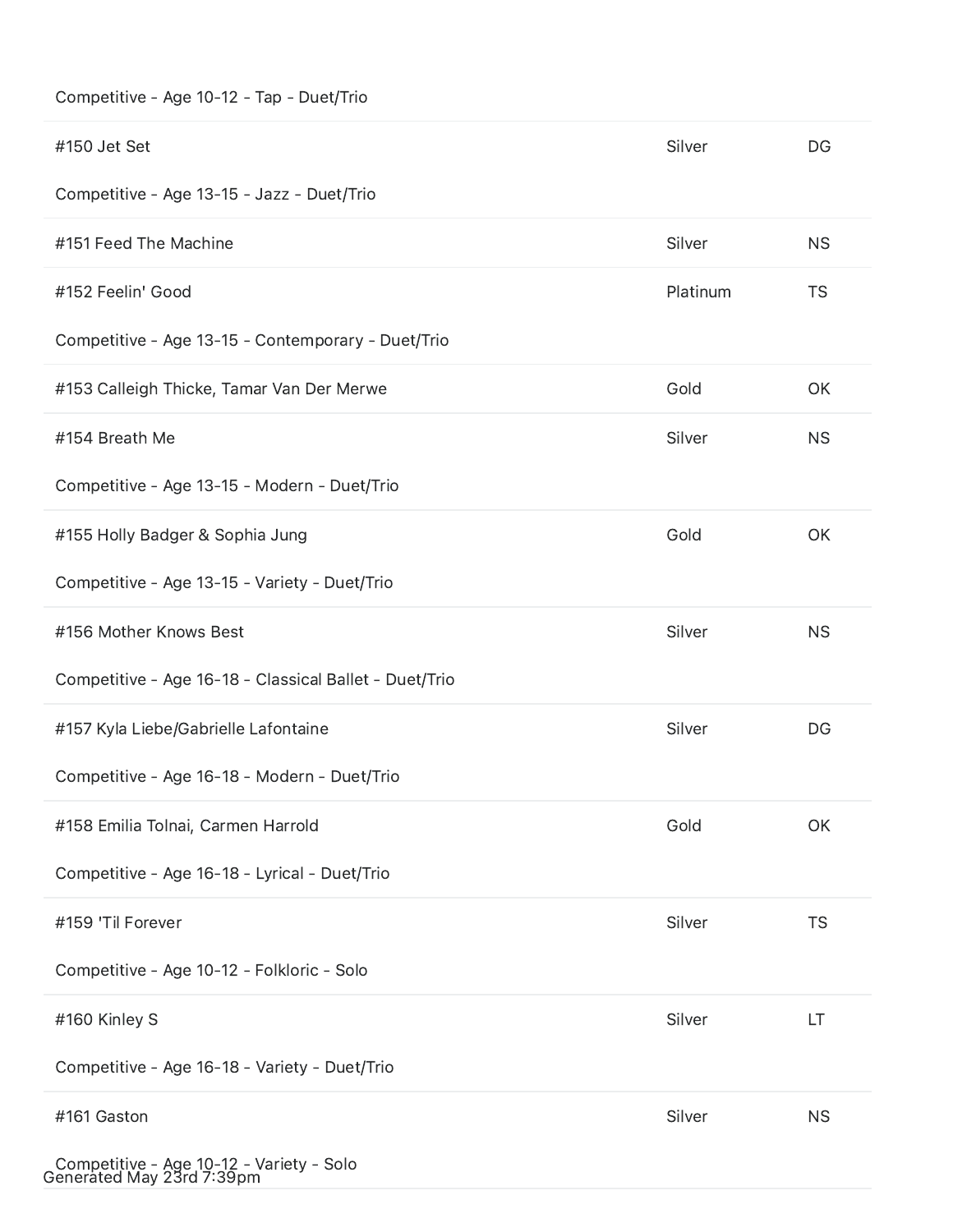| #162 Kendra B                                               | Silver | OK        |
|-------------------------------------------------------------|--------|-----------|
| #163 Georgia P                                              | Gold   | OK        |
| #164 Evie C                                                 | Silver | <b>NS</b> |
| #165 Haven G                                                | Gold   | OK        |
| #166 Annella G                                              | Silver | OK        |
| #167 Olivia M                                               | Silver | <b>TS</b> |
| #168 Izzy-Rae S                                             | Gold   | OK        |
| #169 Hannah D                                               | Silver | <b>NS</b> |
| #170 Madelyn M                                              | Gold   | OK        |
| #171 Avery W                                                | Gold   | OK        |
| May 22, 2022 3:15 PM                                        |        |           |
| Elite - Age 16-18 - Pointe - Classical - Small Group        |        |           |
| #172 Classique                                              | Gold   | OK        |
| Competitive - Age 16-18 - Pointe - Classical - Small Group  |        |           |
| #173 Somewhere                                              | Gold   | <b>TS</b> |
| Competitive - Age 13-15 - Classical Ballet - Small Group    |        |           |
|                                                             |        |           |
| #174 Gaelic Air                                             | Silver | <b>TS</b> |
| #175 Whisps of Clouds                                       | Silver | LT.       |
| Competitive - Age 16-18 - Classical Ballet - Small Group    |        |           |
| #176 Joy                                                    | Silver | DG        |
| Competitive - Age 13-15 - Contemporary Ballet - Small Group |        |           |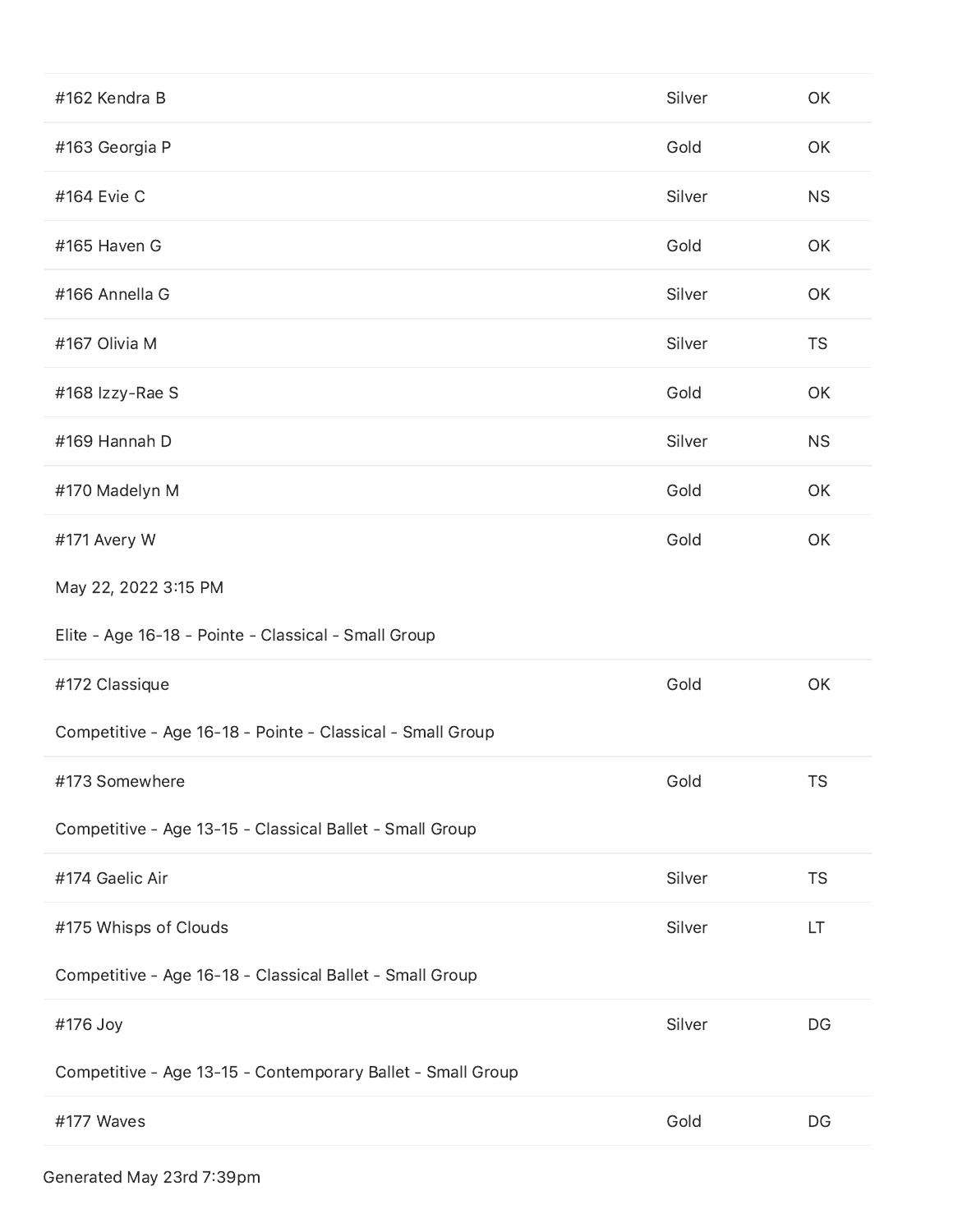| #178 Pitter Patter                                          | Silver | DG        |
|-------------------------------------------------------------|--------|-----------|
| Competitive - Age 16-18 - Contemporary Ballet - Small Group |        |           |
| #179 Impulse                                                | Gold   | DG        |
| #180 La Vie en Paris                                        | Gold   | <b>TS</b> |
| Competitive - Age 13-15 - Classical Ballet - Solo           |        |           |
| #181 Megan V                                                | Gold   | LT        |
| #182 Natalie B                                              | Silver | OK        |
| Elite - Age 13-15 - Classical Ballet - Solo                 |        |           |
| #183 Neive M                                                | Gold   | OK        |
| Competitive - Age 16-18 - Character Ballet - Solo           |        |           |
| #184 Avery W                                                | Gold   | LT        |
| Elite - Age 16-18 - Pointe - Classical - Solo               |        |           |
| #185 Jamie S                                                | Gold   | OK        |
| Competitive - Age 13-15 - Pointe - Character - Solo         |        |           |
| #186 Megan V                                                | Gold   | LT        |
| Competitive - Age 13-15 - Contemporary - Small Group        |        |           |
| #187 Bond                                                   | Gold   | DG        |
| Elite - Age 16-18 - Contemporary - Small Group              |        |           |
| #188 Chem Trails                                            | Gold   | OK        |
| Competitive - Age 16-18 - Modern - Small Group              |        |           |
| #189 The Capacity to Feel Pain                              | Gold   | <b>TS</b> |
| Elite - Age 13-15 - Modern - Small Group                    |        |           |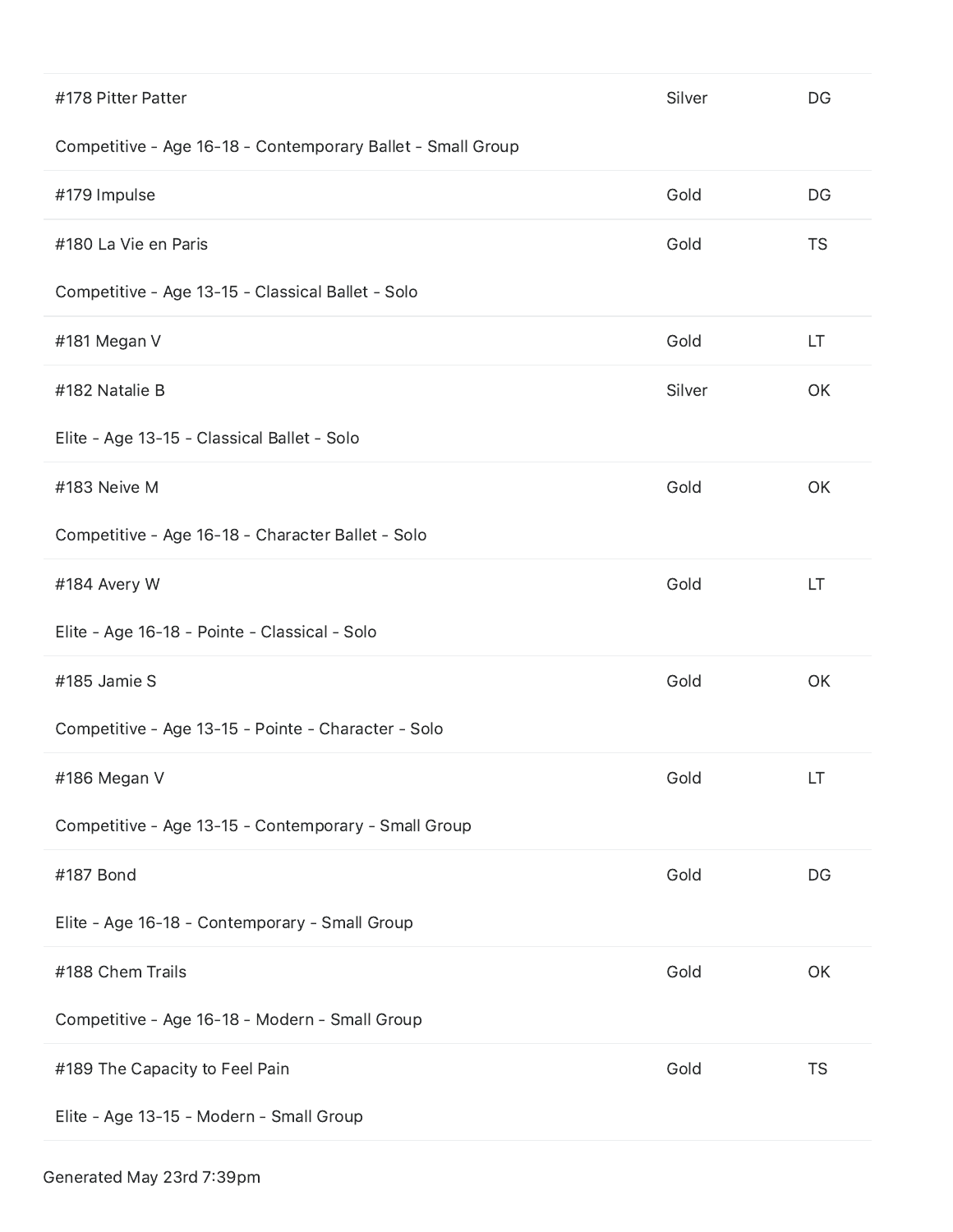| #190 No Longer                                 | Gold     | DG        |
|------------------------------------------------|----------|-----------|
| Competitive - Age 13-15 - Modern - Small Group |          |           |
| #191 A Midsummer Night                         | Gold     | <b>TS</b> |
| #192 Goodbye                                   | Silver   | <b>NS</b> |
| #193 So Cold                                   | Silver   | OK        |
| Competitive - Age 16-18 - Modern - Solo        |          |           |
| #194 Carmen H                                  | Gold     | OK        |
| #195 Jordyn E                                  | Gold     | OK        |
| #196 Grace C                                   | Gold     | OK        |
| #197 Maia Z                                    | Gold     | <b>TS</b> |
| Elite - Age 16-18 - Modern - Solo              |          |           |
| #198 Maya H                                    | Platinum | OK        |
| #199 Avery G                                   | Platinum | DG        |
| #200 Kendall P                                 | Gold     | OK        |
| #201 Emily N                                   | Platinum | OK        |
| #202 Jamie S                                   | Platinum | OK        |
| #203 Avery M                                   | Platinum | OK        |
| Competitive - Age 13-15 - Modern - Solo        |          |           |
| #204 Emma-Scarlett P                           | Silver   | <b>TS</b> |
| #205 Chanelle S                                | Silver   | OK        |
| Elite - Age 13-15 - Modern - Solo              |          |           |
| #206 Emelie M                                  | Gold     | OK        |
|                                                |          |           |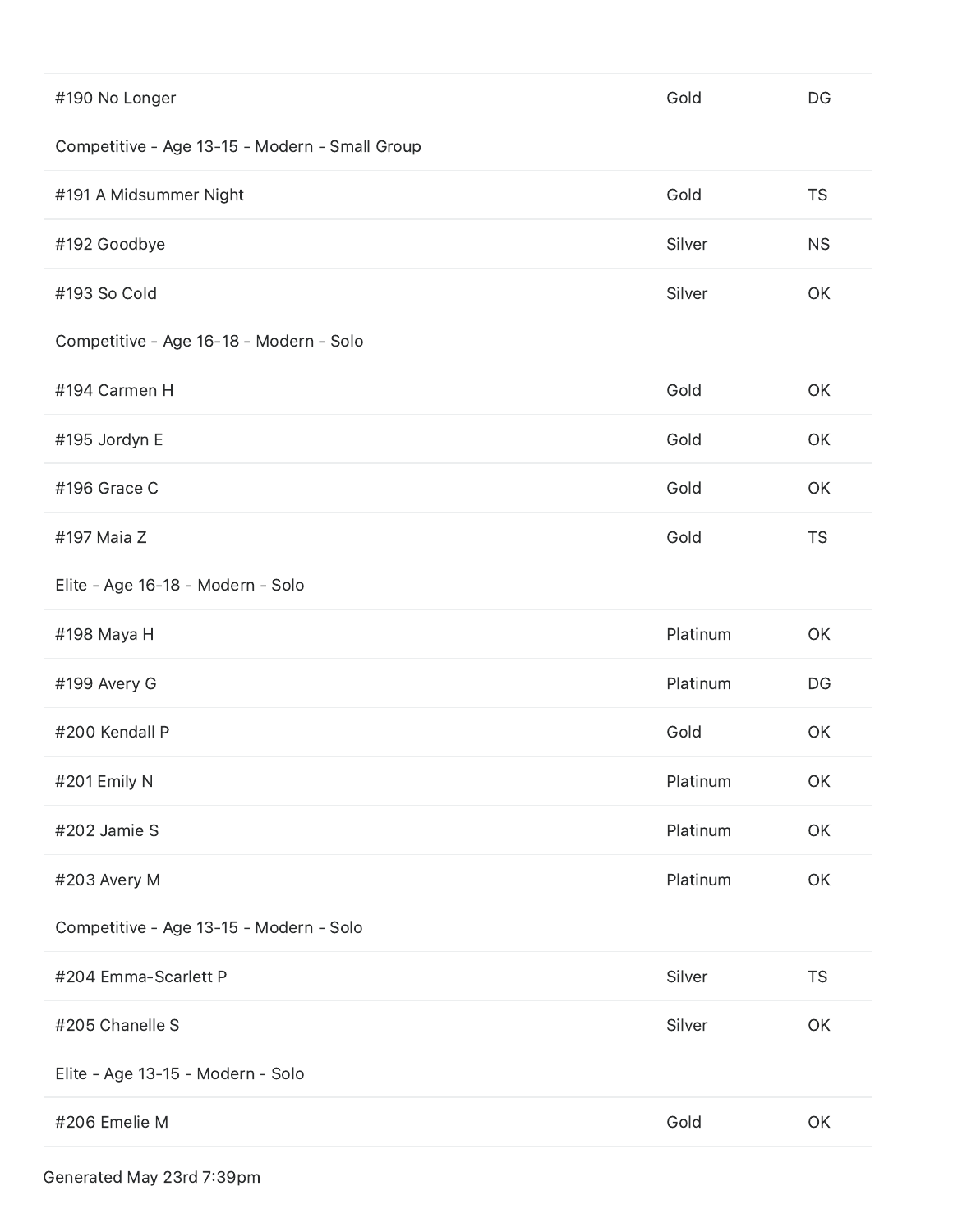| #207 Emma B                                            | Platinum | OK        |
|--------------------------------------------------------|----------|-----------|
| #208 Mimi N                                            | Platinum | OK        |
| #210 Amaya H                                           | Silver   | DG        |
| #211 Silvie P                                          | Gold     | <b>NS</b> |
| #212 Neive M                                           | Platinum | OK        |
| #213 Paige B                                           | Gold     | DG        |
| May 22, 2022 7:00 PM                                   |          |           |
| Elite - Age 13-15 - Variety - Large Group              |          |           |
| #214 Pinball Wizard                                    | Gold     | OK        |
| Competitive - Age 13-15 - Triple Threat - Small Group  |          |           |
| #215 Battle of Yorktown                                | Gold     | DG        |
|                                                        |          |           |
| Competitive - Age 13-15 - Acro - Solo                  |          |           |
| #216 Hailey H                                          | Silver   | <b>NS</b> |
| Competitive - Age 13-15 - Variety - Solo - Dance Ahead |          |           |
| #217 Holly B                                           | Gold     | OK        |
| #218 Sophia J                                          | Gold     | OK        |
| #220 Rachel B                                          | Gold     | OK        |
| Elite - Age 13-15 - Variety - Solo                     |          |           |
| #221 Avery S                                           | Gold     | OK        |
| Elite - Age 16-18 - Open - Solo                        |          |           |
| #223 Avery G                                           | Platinum | DG        |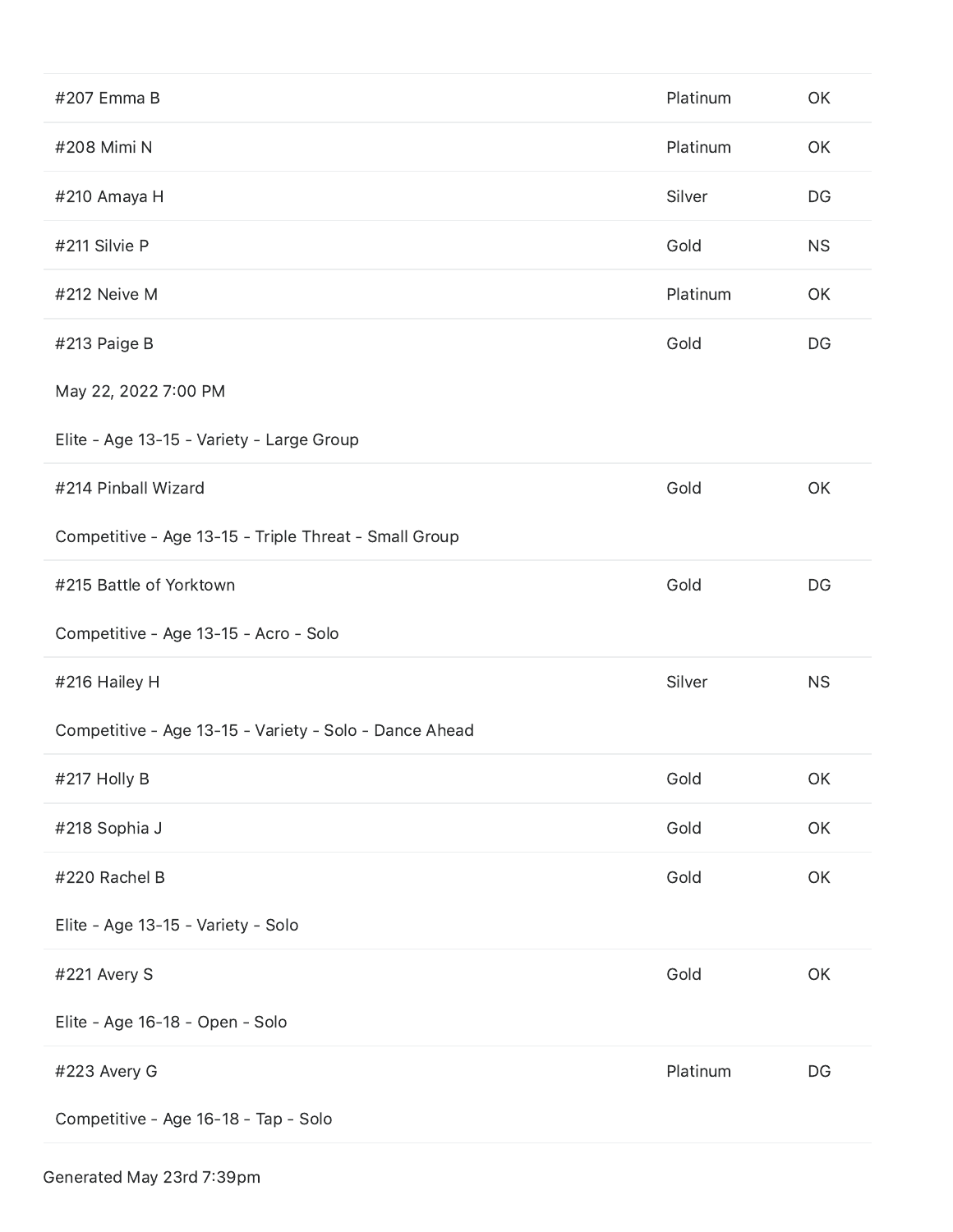| #224 Jordyn E                                   | Gold     | OK        |
|-------------------------------------------------|----------|-----------|
| Elite - Age 13-15 - Tap - Solo                  |          |           |
| #225 Erika S                                    | Gold     | DG        |
| #226 Avery S                                    | Gold     | OK        |
| Elite - Age 16-18 - Variety - Solo              |          |           |
| #227 Kendall P                                  | Platinum | OK        |
| #228 Avery G                                    | Platinum | DG        |
| #229 Avery M                                    | Gold     | OK        |
| #230 Jamie S                                    | Gold     | OK        |
| Competitive - Age 13-15 - Tap - Large Group     |          |           |
| #231 Funky Music                                | Gold     | OK        |
|                                                 |          |           |
| Competitive - Age 13-15 - Acro - Small Group    |          |           |
| #232 How Big How Blue How Beautiful             | Gold     | <b>NS</b> |
| Competitive - Age 13-15 - Tap - Small Group     |          |           |
| #233 Reached For the Gun                        | Gold     | DG        |
| #234 Where Is The Love                          | Platinum | OK        |
| Elite - Age 16-18 - Tap - Large Group           |          |           |
| #236 No Sunshine                                | Platinum | OK        |
| Competitive - Age 13-15 - Variety - Small Group |          |           |
| #237 Gaston                                     | Gold     | DG        |
| Competitive - Age 16-18 - Variety - Solo        |          |           |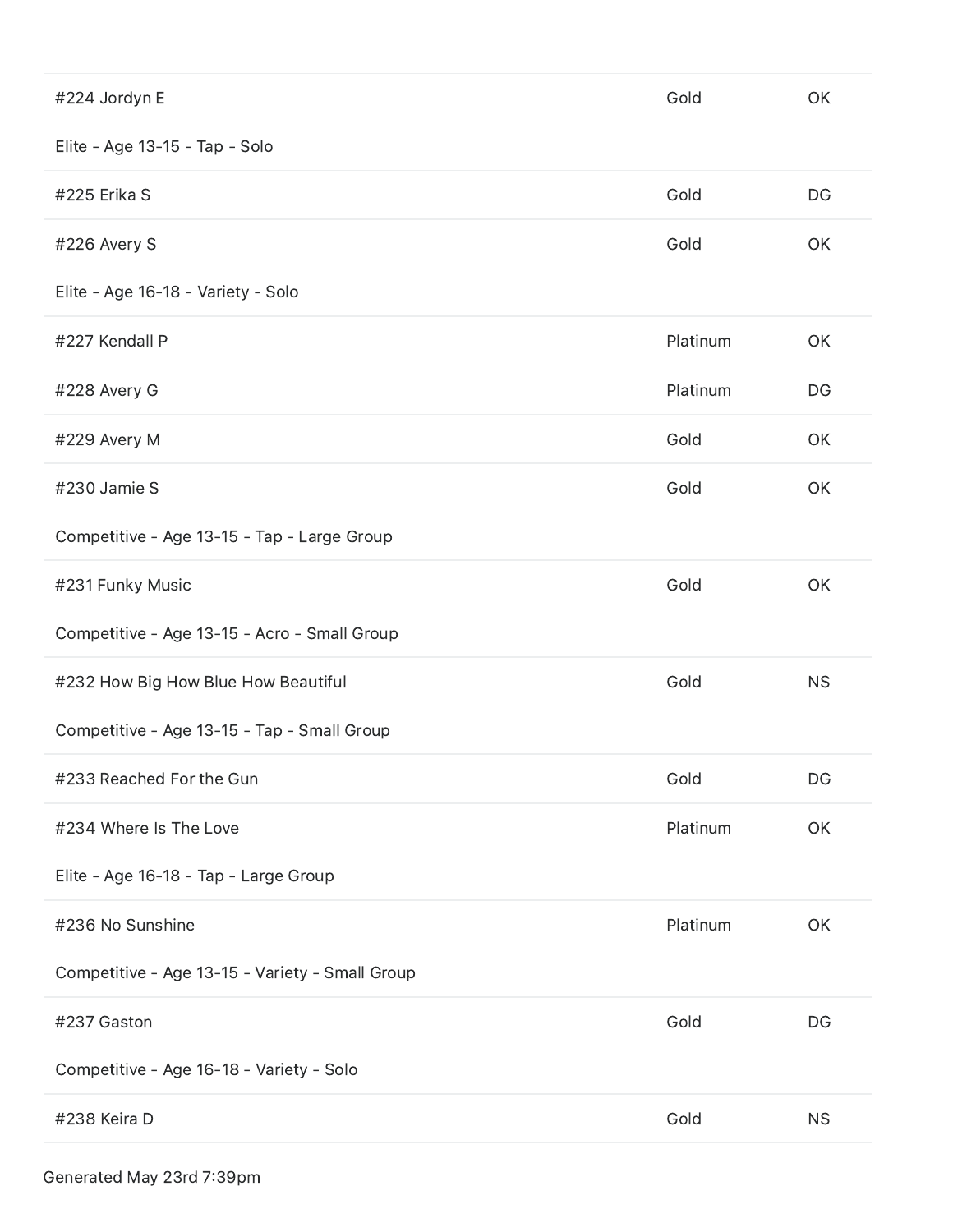| #239 Pearl P                                          | Gold     | <b>TS</b> |
|-------------------------------------------------------|----------|-----------|
| #240 Jordyn E                                         | Platinum | OK        |
| Competitive - Age 13-15 - Variety - Large Group       |          |           |
| #241 Waving Through A Window                          | Platinum | OK        |
| #2429 to 5                                            | Silver   | <b>NS</b> |
| Competitive - Age 13-15 - Open - XLarge Group         |          |           |
| #243 Green Light                                      | Gold     | DG        |
| May 23, 2022                                          |          |           |
| May 23, 2022 9:00 AM                                  |          |           |
| Competitive - Age 10-12 - Variety - Large Group       |          |           |
| #244 Coffee in a Cardboard Cup                        | Gold     | OK        |
|                                                       |          |           |
| #245 That's Life                                      | Silver   | <b>TS</b> |
| Competitive - Age 10-12 - Variety - Small Group       |          |           |
| #246 Razzle Dazzle                                    | Silver   | <b>NS</b> |
| Competitive - Age 10-12 - Triple Threat - Small Group |          |           |
| #247 Dancer's Heart                                   | Silver   | DG        |
| Competitive - 6 & Under - Jazz - Solo                 |          |           |
| #248 Mila M                                           | Gold     | OK        |
| Competitive - Age 10-12 - Street - Small Group        |          |           |
| #249 Jenny From The Block                             | Silver   | <b>TS</b> |
| Competitive - Age 10-12 - Tap - Solo                  |          |           |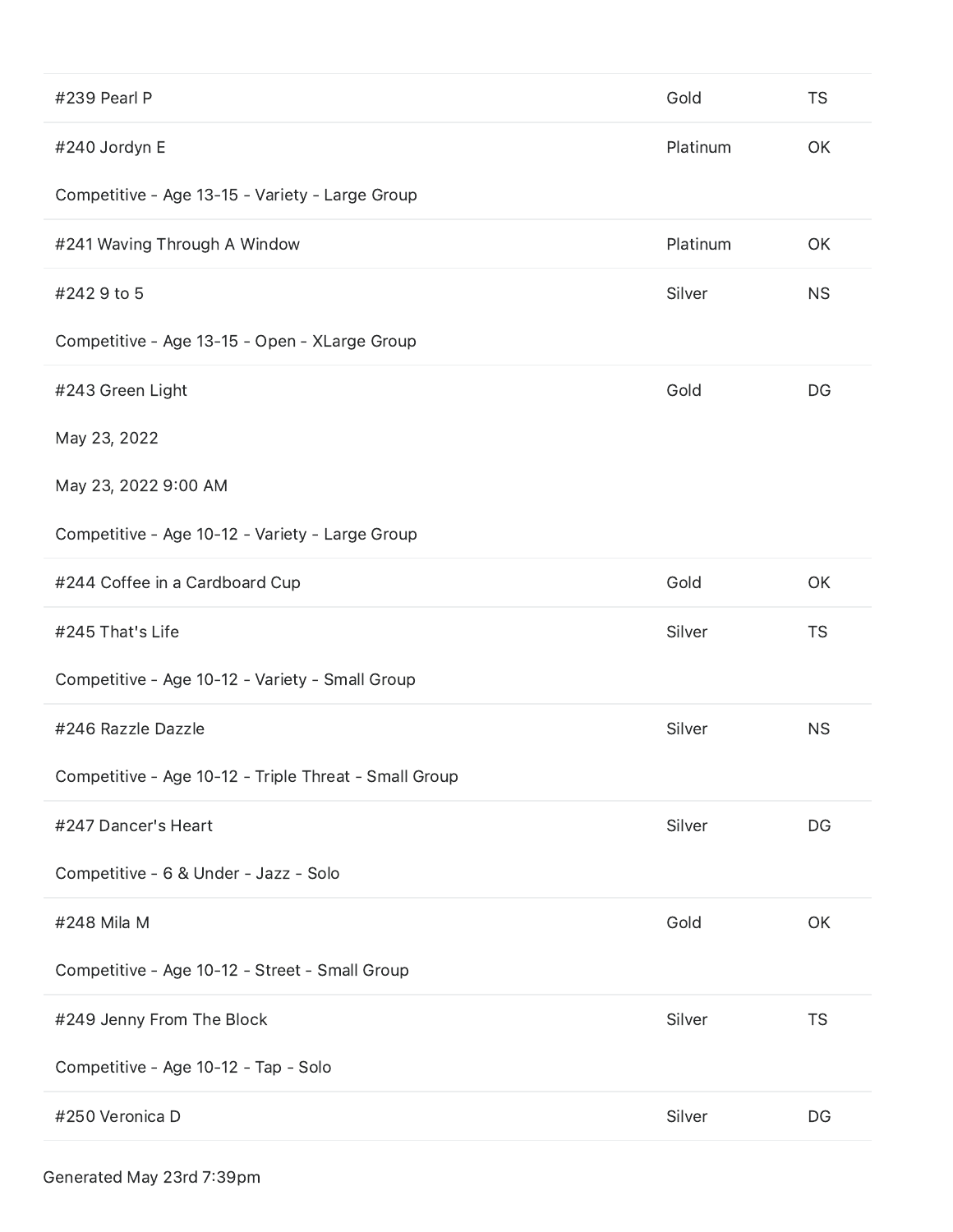| #251 Ashley B                                         | Gold   | OK        |
|-------------------------------------------------------|--------|-----------|
| #252 Ava C                                            | Silver | DG        |
| #253 Claire C                                         | Silver | OK        |
| #254 Avery W                                          | Gold   | OK        |
| #255 Brianna B                                        | Gold   | OK        |
| #256 Haven G                                          | Silver | OK        |
| Competitive - Age 10-12 - Triple Threat - Solo        |        |           |
| #257 Madeline N                                       | Silver | DG        |
| Competitive - Age 10-12 - Tap - Small Group           |        |           |
| #258 Shake the Room                                   | Silver | DG        |
| #259 Renegade                                         | Silver | <b>TS</b> |
| #260 Timber                                           | Silver | OK        |
| #261 Happy                                            | Silver | OK        |
| #262 The Trolley                                      | Silver | OK        |
| Competitive - Age 10-12 - Jazz - Small Group          |        |           |
| #263 Bang!                                            | Silver | <b>NS</b> |
| #264 Move                                             | Silver | <b>TS</b> |
| #265 Welcome To The Jungle                            | Gold   | <b>TS</b> |
| Competitive - 6 & Under - Tap - Solo                  |        |           |
| #266 Mila M                                           | Gold   | OK        |
| Competitive - Age 10-12 - Triple Threat - Large Group |        |           |
| #267 Mamma Mia!                                       | Silver | OK        |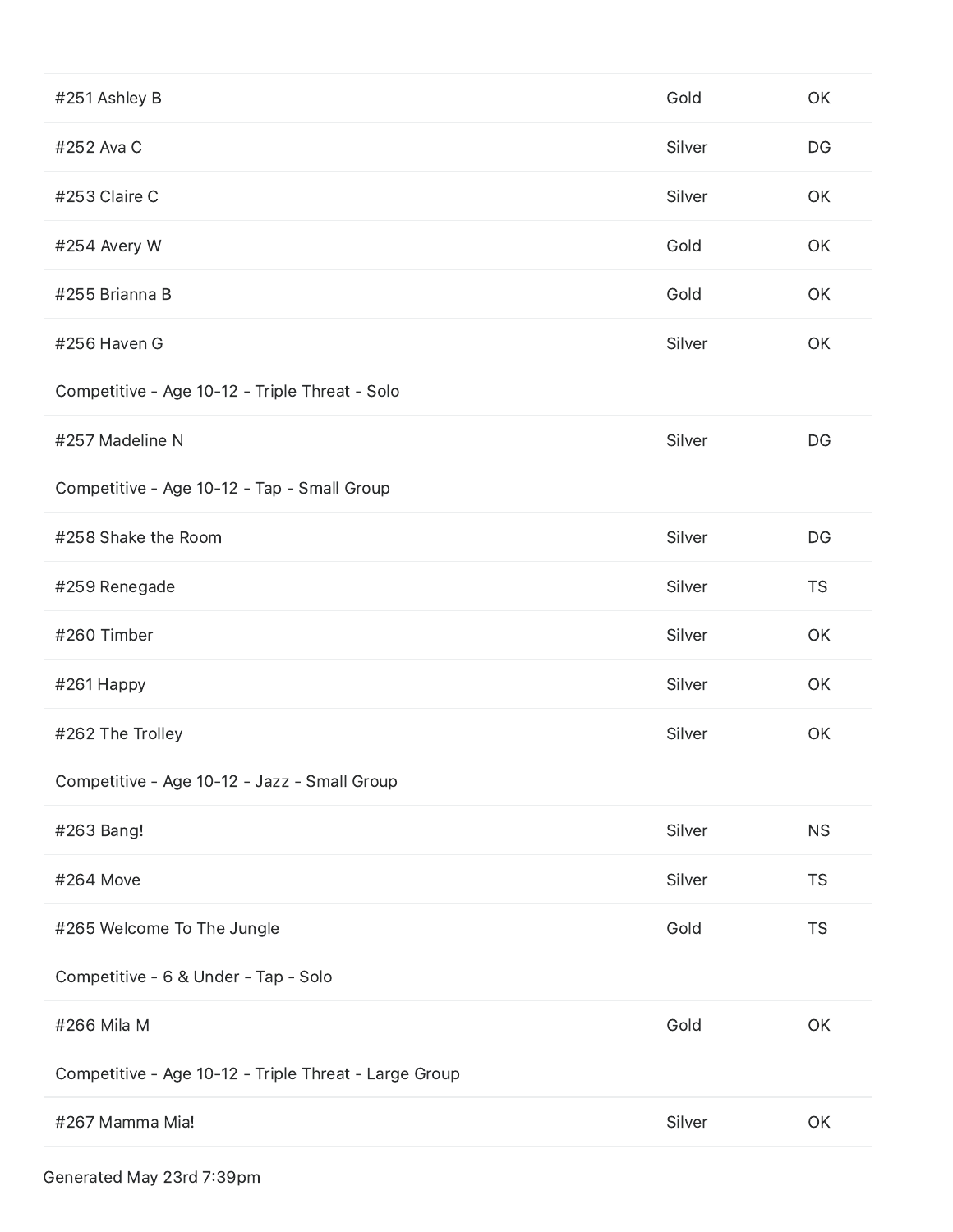| #268 Good Morning Baltimore                                  | Silver | OK        |
|--------------------------------------------------------------|--------|-----------|
| May 23, 2022 11:35 AM                                        |        |           |
| Elite - Age 13-15 - Street - Small Group                     |        |           |
| #269 Church                                                  | Gold   | DG        |
| Competitive - Age 13-15 - Street - Small Group - Dance Ahead |        |           |
| #270 Hollaback Girl                                          | Silver | <b>TS</b> |
| Competitive - Age 13-15 - Variety - Solo                     |        |           |
| #219 Paige V                                                 | Silver | OK        |
| Competitive - Age 13-15 - Jazz - Solo                        |        |           |
| #271 Hailey H                                                | Silver | <b>NS</b> |
| #272 Siena T                                                 | Silver | OK        |
| #273 Holly B                                                 | Gold   | OK        |
| #274 Marley A                                                | Silver | <b>TS</b> |
| #275 Sophia J                                                | Gold   | OK        |
| #276 Lauren P                                                | Gold   | DG        |
| Competitive - Age 16-18 - Jazz - Solo                        |        |           |
| #277 Jane S                                                  | Silver | <b>NS</b> |
| #278 Kiana M                                                 | Silver | OK        |
| #279 Elizabeth E                                             | Silver | <b>NS</b> |
| Elite - Age 13-15 - Street - Solo                            |        |           |
| #280 Caylee A                                                | Gold   | DG        |
| Elite - Age 13-15 - Jazz - Solo                              |        |           |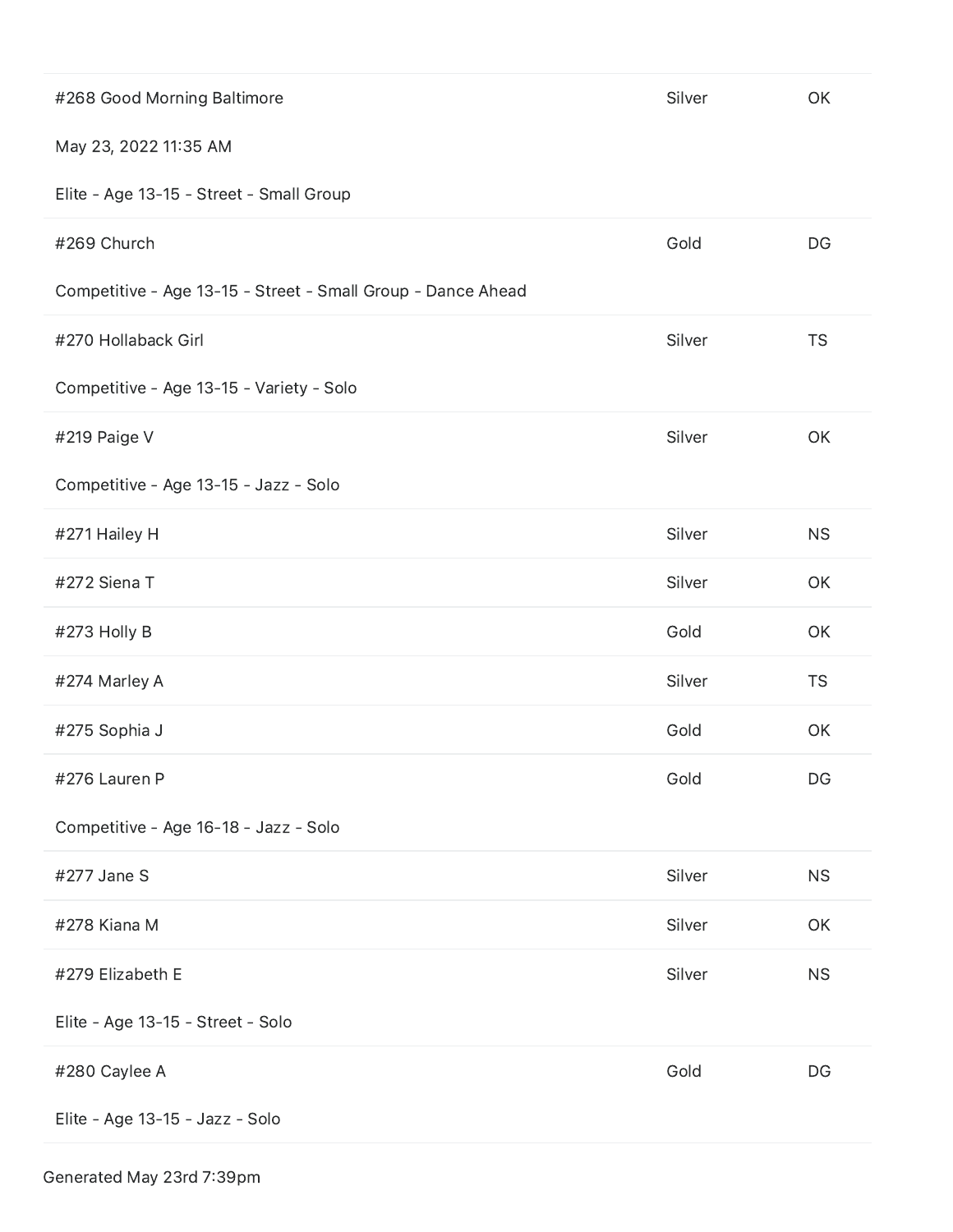| #281 Avery S                                   | Gold     | OK        |
|------------------------------------------------|----------|-----------|
| #282 Silvie P                                  | Gold     | <b>NS</b> |
| #284 Emma B                                    | Gold     | OK        |
| #285 Grace D                                   | Silver   | OK        |
| Competitive - Age 16-18 - Street - Small Group |          |           |
| #287 Luxury                                    | Gold     | <b>TS</b> |
| Elite - Age 13-15 - Lyrical - Solo             |          |           |
| #288 Mimi N                                    | Platinum | OK        |
| #289 Erika S                                   | Gold     | DG        |
| #290 Sarah T                                   | Gold     | DG        |
| #291 Alison Y                                  | Gold     | DG        |
| #292 Neive M                                   | Gold     | OK        |
| #294 Keira S                                   | Gold     | DG        |
| #295 Silvie P                                  | Platinum | <b>NS</b> |
| #296 Avery S                                   | Gold     | OK        |
| Elite - Age 16-18 - Lyrical - Solo             |          |           |
| #297 Jamie S                                   | Platinum | OK        |
| #298 Avery M                                   | Platinum | OK        |
| #299 Avery G                                   | Platinum | DG        |
| #300 Emily N                                   | Platinum | OK        |
| #301 Kendall P                                 | Gold     | OK        |
| Competitive - Age 13-15 - Street - Small Group |          |           |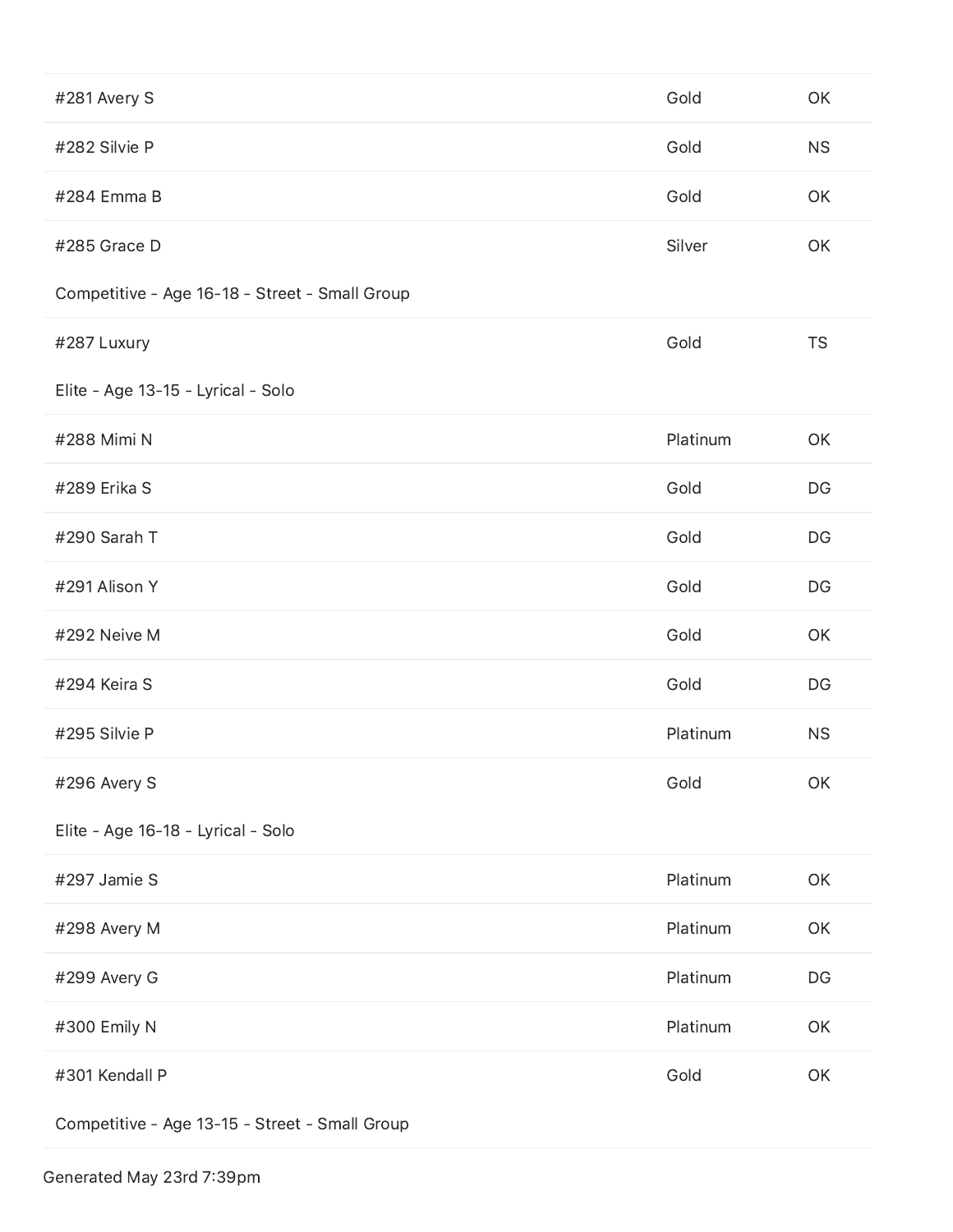| #302 G.I.'s                                                   | Gold     | <b>TS</b> |
|---------------------------------------------------------------|----------|-----------|
| Elite - Age 16-18 - Jazz - Solo                               |          |           |
| #303 Maya H                                                   | Platinum | OK        |
| #304 Jamie S                                                  | Platinum | OK        |
| #305 Avery M                                                  | Platinum | OK        |
| #306 Avery G                                                  | Platinum | DG        |
| Competitive - Age 13-15 - Jazz - Small Group                  |          |           |
| #307 Thunderstruck                                            | Gold     | <b>TS</b> |
| #308 My Perogative                                            | Silver   | <b>NS</b> |
| Competitive - Age 16-18 - Jazz - Small Group                  |          |           |
| #309 Jelly                                                    | Gold     | <b>TS</b> |
| May 23, 2022 2:50 PM                                          |          |           |
| Competitive - Age 13-15 - Lyrical - XLarge Group              |          |           |
| #310 Got It In You                                            | Gold     | DG        |
| #311 Goodbye Yellow Brick Road                                | Gold     | OK        |
| Competitive - Age 16-18 - Lyrical - Small Group               |          |           |
| #312 Friend In Me                                             | Silver   | <b>NS</b> |
| #313 She Used to be Mine                                      | Platinum | OK        |
| #314 Answer                                                   | Gold     | <b>TS</b> |
| Competitive - Age 13-15 - Lyrical - Large Group - Dance Ahead |          |           |
| #315 Love In the Dark                                         | Gold     | DG        |
| Competitive - Age 13-15 - Lyrical - Solo                      |          |           |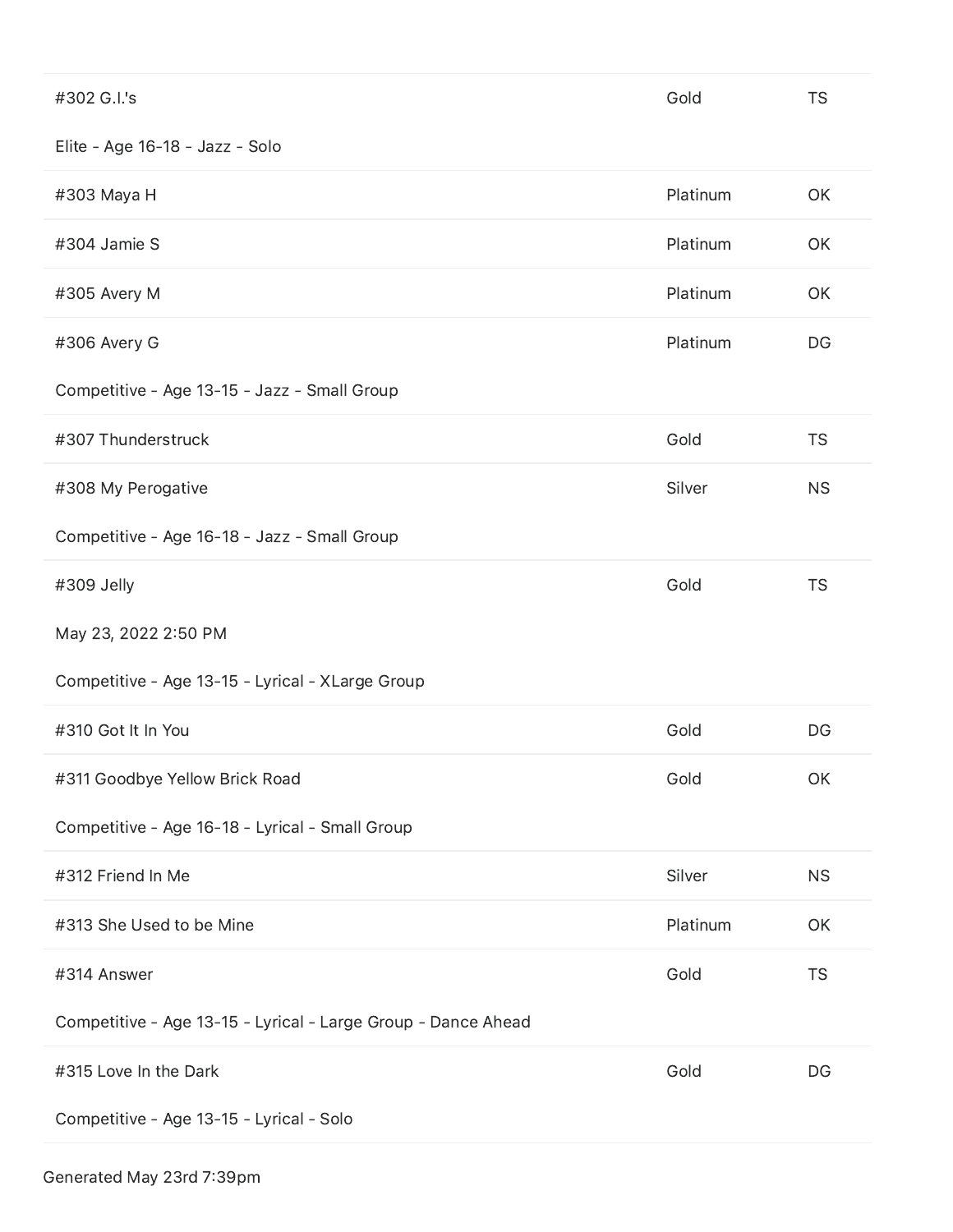| #316 Lylla L                                    | Silver   | OK            |
|-------------------------------------------------|----------|---------------|
| #317 Aisha Z                                    | Silver   | <b>NS</b>     |
| #318 Natalie B                                  | Silver   | OK            |
| #319 Isabella B                                 | Silver   | OK            |
| #320 Violet V                                   | Gold     | OK            |
| #321 Natalia M                                  | Silver   | <b>TS</b>     |
| #322 Emma M                                     | Silver   | <b>TS</b>     |
| #323 Lexi H                                     | Silver   | <b>NS</b>     |
| #324 Brooke S                                   | Silver   | OK            |
| #325 Rachel B                                   | Gold     | OK            |
| #326 Loren M                                    | Platinum | <b>TS</b>     |
| #327 Taylor J                                   | Gold     | <b>TS</b>     |
| #328 Hailey H                                   | Silver   | <b>NS</b>     |
| #034 Camryn S                                   | Silver   | OK            |
| Competitive - Age 16-18 - Lyrical - Solo        |          |               |
| #329 Jane S                                     | Silver   | <b>NS</b>     |
| #330 Grace C                                    | Gold     | OK            |
| #331 Leah N                                     | Gold     | OK            |
| #332 Emilia T                                   | Platinum | OK            |
| #333 Emily H                                    | Platinum | <b>TS</b>     |
| Competitive - Age 13-15 - Lyrical - Small Group |          |               |
| #334 Love Took Me Down                          | Gold     | $\mathsf{TS}$ |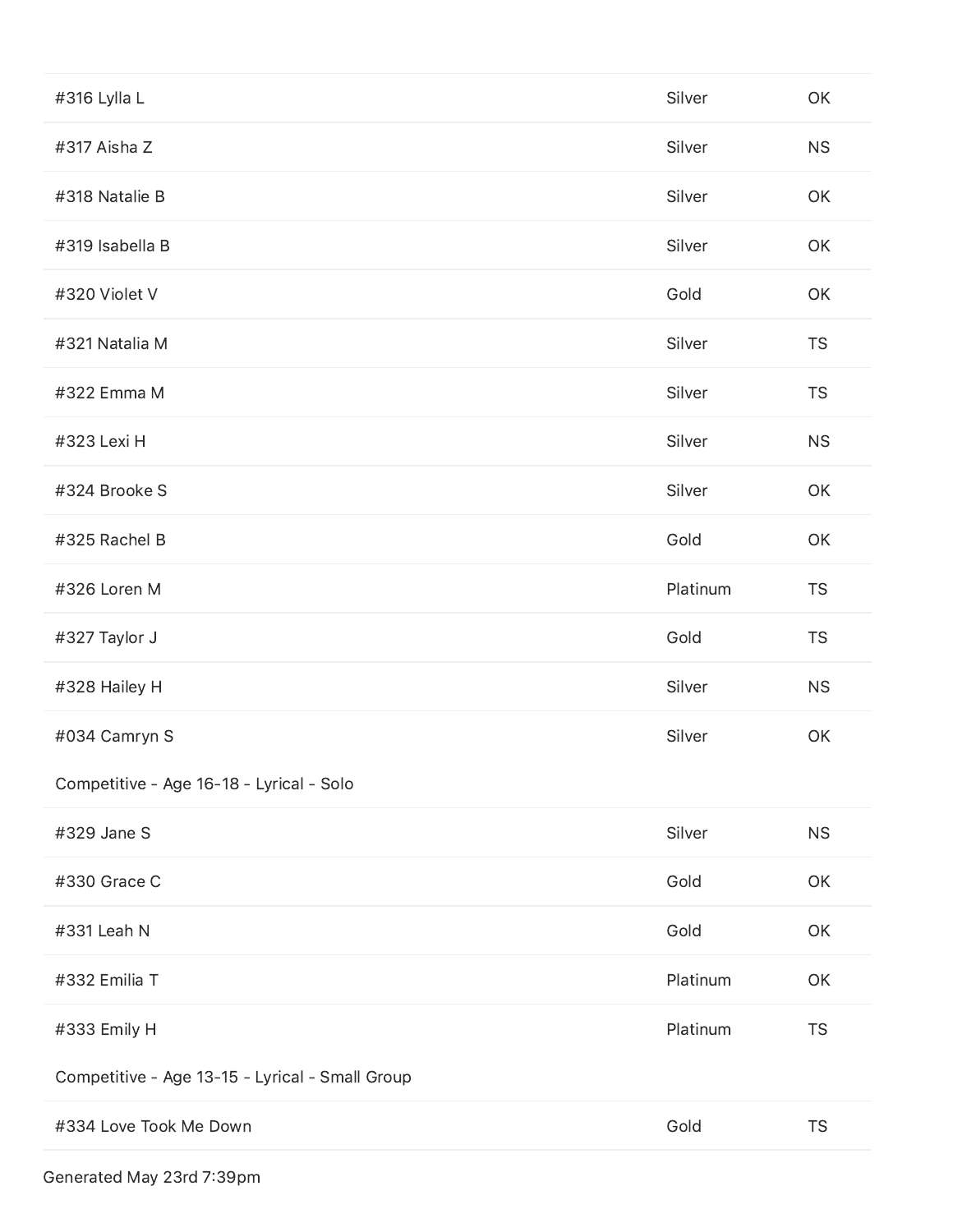| #335 Make You Feel My Love                                   | Gold     | DG        |
|--------------------------------------------------------------|----------|-----------|
| #336 6 Out of 10                                             | Silver   | <b>NS</b> |
| Competitive - Age 13-15 - Lyrical - Large Group              |          |           |
| #337 Safe Place to Land                                      | Gold     | DG        |
| #338 Amen                                                    | Gold     | OK        |
| Elite - Age 16-18 - Lyrical - Large Group                    |          |           |
| #339 False Confindence                                       | Platinum | OK        |
| May 23, 2022 6:00 PM                                         |          |           |
| Competitive - Age 13-15 - Street - Large Group - Dance Ahead |          |           |
| #340 Legend                                                  | Gold     | DG        |
| Competitive - Age 10-12 - Street - Large Group               |          |           |
| #341 Mission Impossible                                      | Gold     | OK        |
| Competitive - Age 16-18 - Street - Large Group               |          |           |
| #342 OKDS High                                               | Gold     | OK        |
| Competitive - Age 13-15 - Street - Large Group               |          |           |
| #343 Drop                                                    | Gold     | OK        |
| #344 Say So                                                  | Silver   | DG        |
| Elite - Age 13-15 - Modern - Duet/Trio - Dance Ahead         |          |           |
| #345 Verden                                                  | Silver   | <b>NS</b> |
| Elite - Age 13-15 - Tap - Duet/Trio - Dance Ahead            |          |           |
| #346 Keira Sucro/ Erika Spencer                              | Gold     | DG        |
| Elite - Age 16-18 - Lyrical - Duet/Trio                      |          |           |